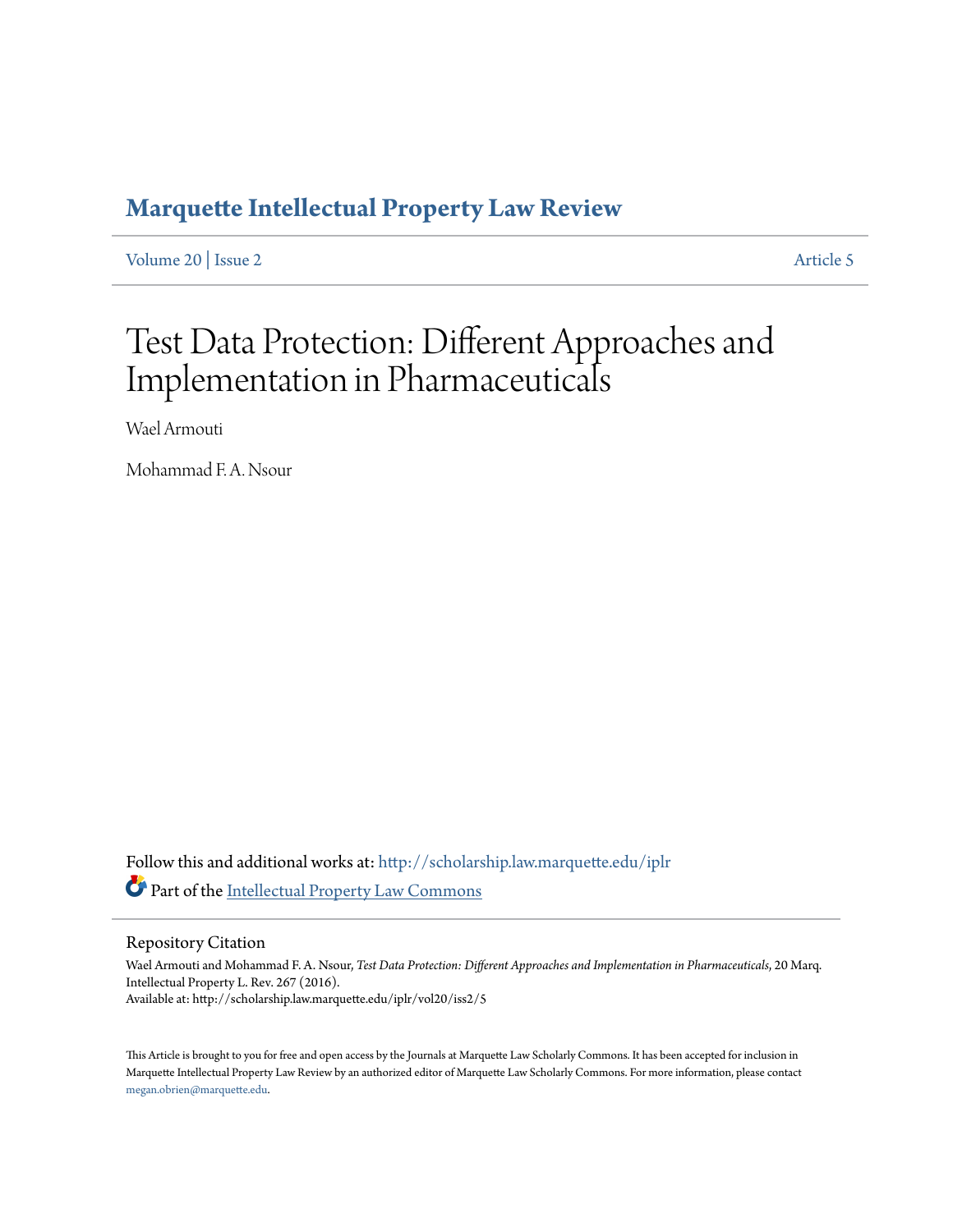# TEST DATA PROTECTION: DIFFERENT APPROACHES AND IMPLEMENTATION IN PHARMACEUTICALS

WAEL ARMOUTI\* AND MOHAMMAD F. A. NSOUR\*\*

| B. Compensatory regime or cost-sharing approach                 |  |
|-----------------------------------------------------------------|--|
|                                                                 |  |
|                                                                 |  |
|                                                                 |  |
|                                                                 |  |
| 4. Problems with Cost-Sharing Approach  272                     |  |
| 5. Issues with Calculating Costs Under this Approach 273        |  |
| a. The Simple Division Royalties Model274                       |  |
|                                                                 |  |
| 6. How U.S. Utilizes Cost-Sharing Approach  276                 |  |
| 7. Cost-Sharing approach & Developing Countries  276            |  |
|                                                                 |  |
|                                                                 |  |
| 2. Effect of Data Exclusivity on Compulsory License  283        |  |
| D. Public Health Variants of the Data-Exclusivity Approach  284 |  |
| <b>III. TEST DATA PROTECTION IMPLEMENTATION IN</b>              |  |
|                                                                 |  |
|                                                                 |  |
|                                                                 |  |
|                                                                 |  |
|                                                                 |  |
|                                                                 |  |
|                                                                 |  |

 <sup>\*</sup> L.L.M in Intellectual Property Law, Faculty of Law, the University of Jordan, Legal Affairs Director at Jordan Food and Drug Administration (JFDA).

 <sup>\*\*</sup> Attorney, Associate Law Professor, University of Jordan.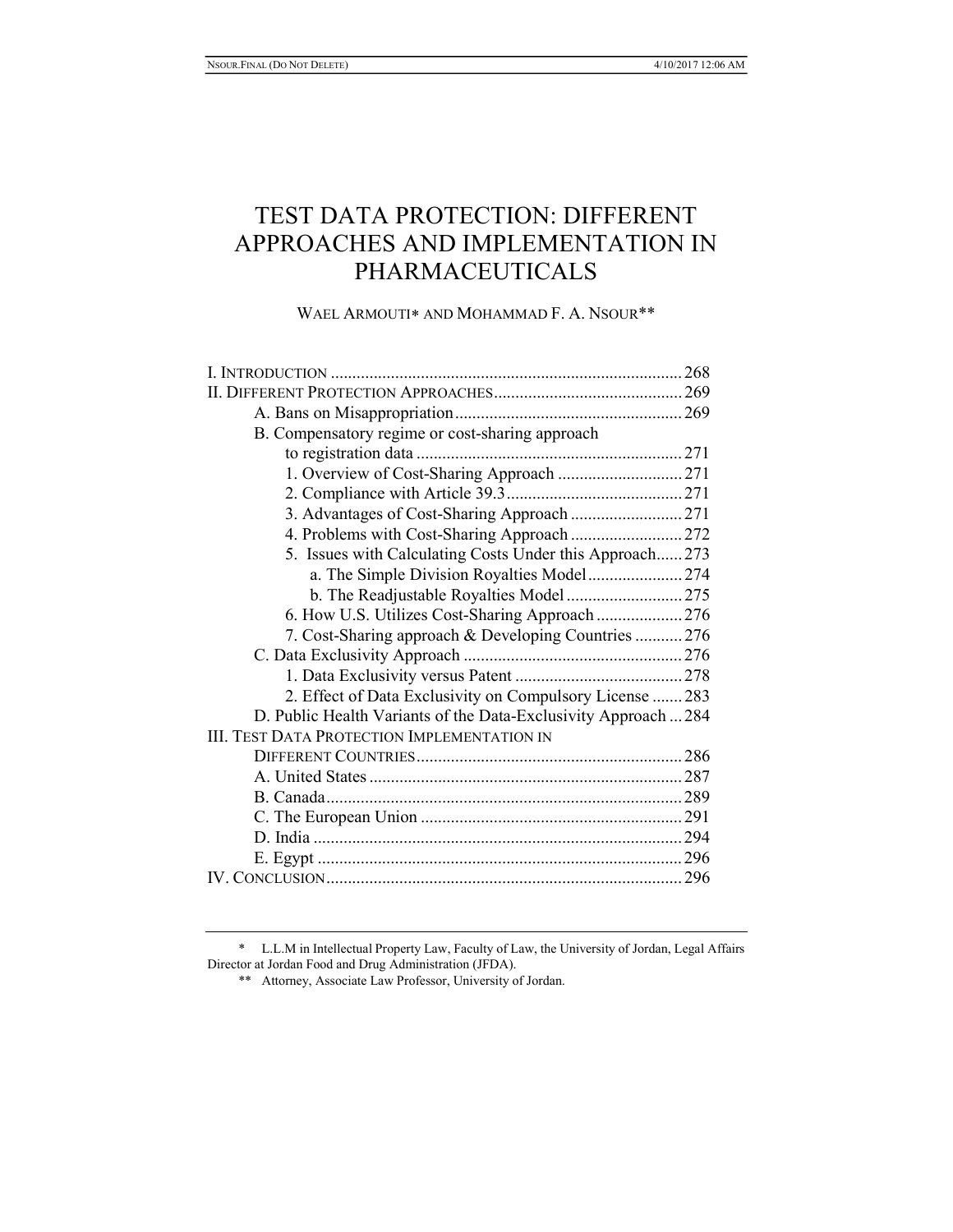#### I. INTRODUCTION

Binding on all members of the World Trade Organization ("WTO"), the Agreement on Trade-Related Aspects of Intellectual Property Rights  $("TRIPS")<sup>1</sup>$  aimed to create a standard of international property protection.<sup>2</sup> In particular, Article 39.3 of TRIPS requires WTO members to protect the secret test data that originator pharmaceutical companies submit for regulatory approval of New Chemical Entities (NCE) against "disclosure" and "unfair commercial use."<sup>3</sup> Notably, however, Article 39.3 goes no further in defining these constitutive terms, a deliberate maneuver designed to give WTO members the freedom to interpret the parameters of the Article's prohibition against disclosure and unfair commercial use. In effect, this latitude allows members to set their own rules and to implement the Article by adopting an approach that takes account of national individuality.

The importance of the interpretive freedom that Article 39.3 allows WTO members is reflected in the varied approaches to test data protection adopted by member countries: test data protection approaches differ along the lines of how the "unfair commercial use" obligation found in Article 39.3 is construed. Some of these approaches are considered public health-friendly more than data exclusivity.<sup>4</sup> In practice, the permissive language of Article 39.3 permits a government to authorize a generic product based on an earlier grant of regulatory approval for the original product without running afoul of the Article's prohibition on disclosing test data submitted by the original company.<sup>5</sup>

This article discusses different protection approaches. The first approach bans any policy that ultimately allows direct entry of generic products *(i.e.*) misappropriation). The second approach is a cost-sharing mechanism that

<sup>1.</sup> Agreement on Trade-Related Aspects of Intellectual Property Rights, Apr. 15, 1994, Marrakesh Agreement Establishing the World Trade Organization, Annex 1C, Legal Instruments— Results of the Uruguay Round, 1869 U.N.T.S. 299, 33 I.L.M. 1197 (1994), [hereinafter TRIPS Agreement], *available at* http://www.wto.org/english/tratop\_e/trips\_e/t\_agm0\_e.htm. For a general outline of the TRIPS Agreement, see Overview: The TRIPS Agreement, WORLD TRADE ORGANIZATION, https://www.wto.org/english/tratop\_e/trips\_e/intel2\_e.htm (last visited Mar. 15, 2016).

<sup>2.</sup> The World Trade Organization is an organization that facilitates trade relationships between nations, as well as a forum in which governments can negotiate trade agreements. What Is the WTO?, WORLD TRADE ORGANIZATION, http://www.wto.org/index.htm (last visited Sept. 10, 2014). Operating under a system of global trade rules, the WTO functions as place for governments to resolve trade problems and settle trade-related disputes. Id.

<sup>3.</sup> TRIPS Agreement, supra note 1, art. 39.

<sup>4.</sup> Anthony Taubman, Unfair Competition and the Financing of Public-Knowledge Goods: The Problem of Test Data Protection, 3 OXFORD J. INTELL. PROP. L. & PRAC. 594, 595 (2008).

<sup>5.</sup> Valerie Junod, Drug Marketing Exlusivity Under United States and European Union Law, 59 FOOD & DRUG L.J. 479, 484–485 (2004).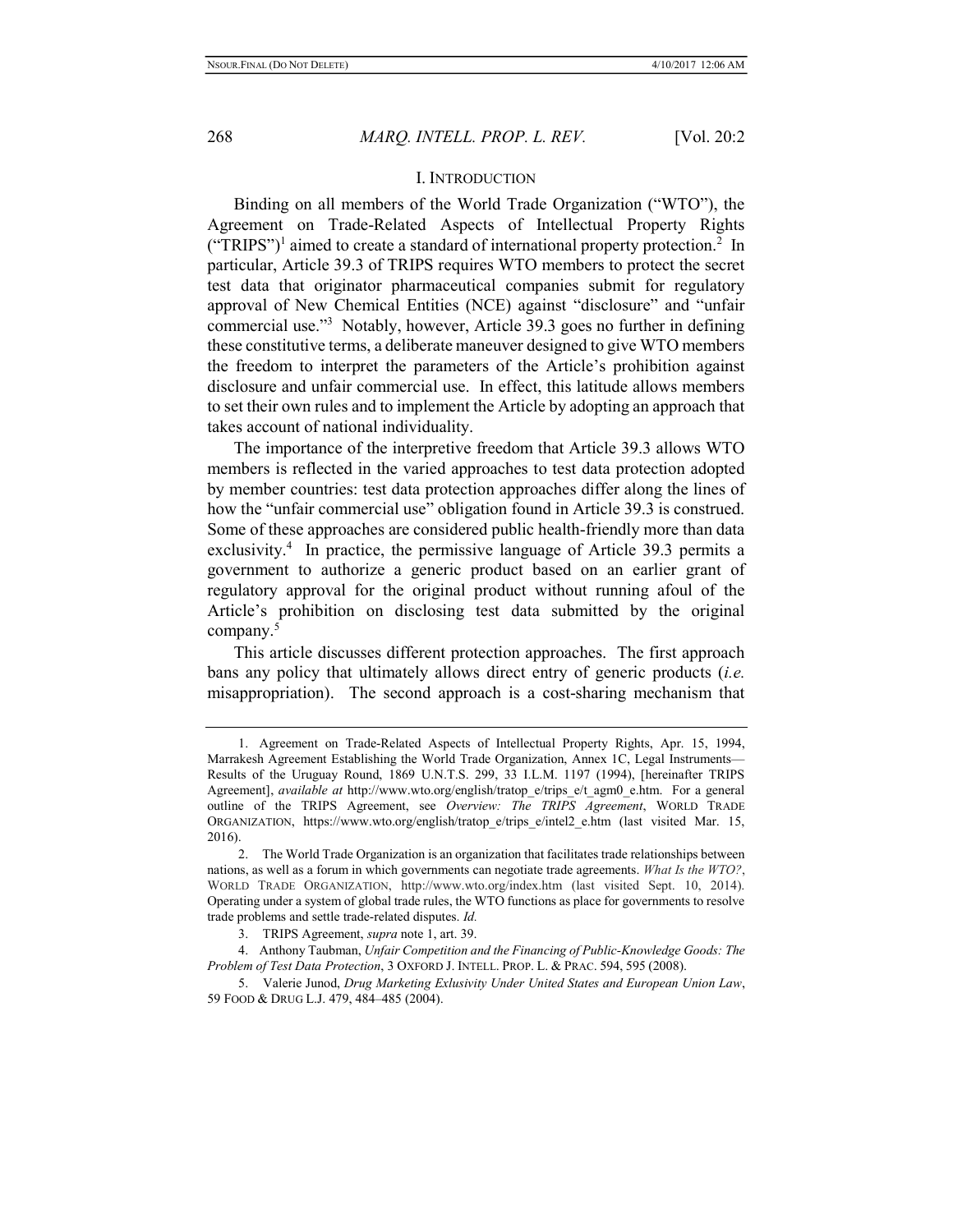ensures higher political acceptance and still meets the obligations of Article 39.3 of the TRIPS agreement to prevent unfair commercial use. The third approach is protecting clinical pharmaceutical test data submitted to regulatory agencies from generic drug manufacturing application (i.e. data exclusivity). Under the data exclusivity approach, a comparison to patents and their relation to compulsory license are discussed. The fourth approach allows releasing the data exclusively protected in certain public health variants, which mitigate the effect of data exclusivity.

After discussing these distinct approaches to test data protection, I will then consider the implementation of test data protection in the United States, Canada, and the European Union. I will conclude by comparing these approaches with the demonstrably less restrictive approaches to test data protection employed by both India and Egypt.

#### II. DIFFERENT PROTECTION APPROACHES

#### A. Bans on Misappropriation

 Taking maximum advantage of the flexibilities afforded by the broad language of the TRIPS Agreement, this first approach is considered to facilitate the early entry of a generic product directly after the original product is approved.<sup>6</sup> Operationally, the ban-on-misappropriation approach prohibits government officials from disclosing an originator's submitted test data to a third party, but it empowers them to rely on these data to grant marketing approval of a generic product.<sup>7</sup> This approach finds legitimacy in several areas. Initially, the predicate interpretation of "unfair commercial use" utilized is consistent with the text of Article 39.3. Here, unfairness is limited to the means of access to the data by the competitor, not by the regulators.<sup>8</sup> Furthermore, according to Article 39.3 of the TRIPS agreement, it is required to protect test data in accordance with domestic laws of unfair competition.<sup>9</sup> Thus, the originator's test data will be protected against that which the relevant national law defines as unfair use of the data.<sup>10</sup> Under this scenario, reliance on original test data when assessing the bioequivalence study of a generic company will not be considered to be an unfair use.

In general, the ban-on-misappropriation approach is considered to be a

<sup>6.</sup> Anthony Taubman, supra note 4.

<sup>7.</sup> Id.

<sup>8.</sup> Id.

<sup>9.</sup> TRIPS Agreement, *supra* note 1, art. 39.

<sup>10.</sup> Pamela Andanda, Managing Intellectual Property Rights Over Clinical Trial Data to Promote Access and Benefit Sharing in Public Health, 44 INT'L REV. INTELL. PROP. & COMPETITION L. 140, 147 (2013).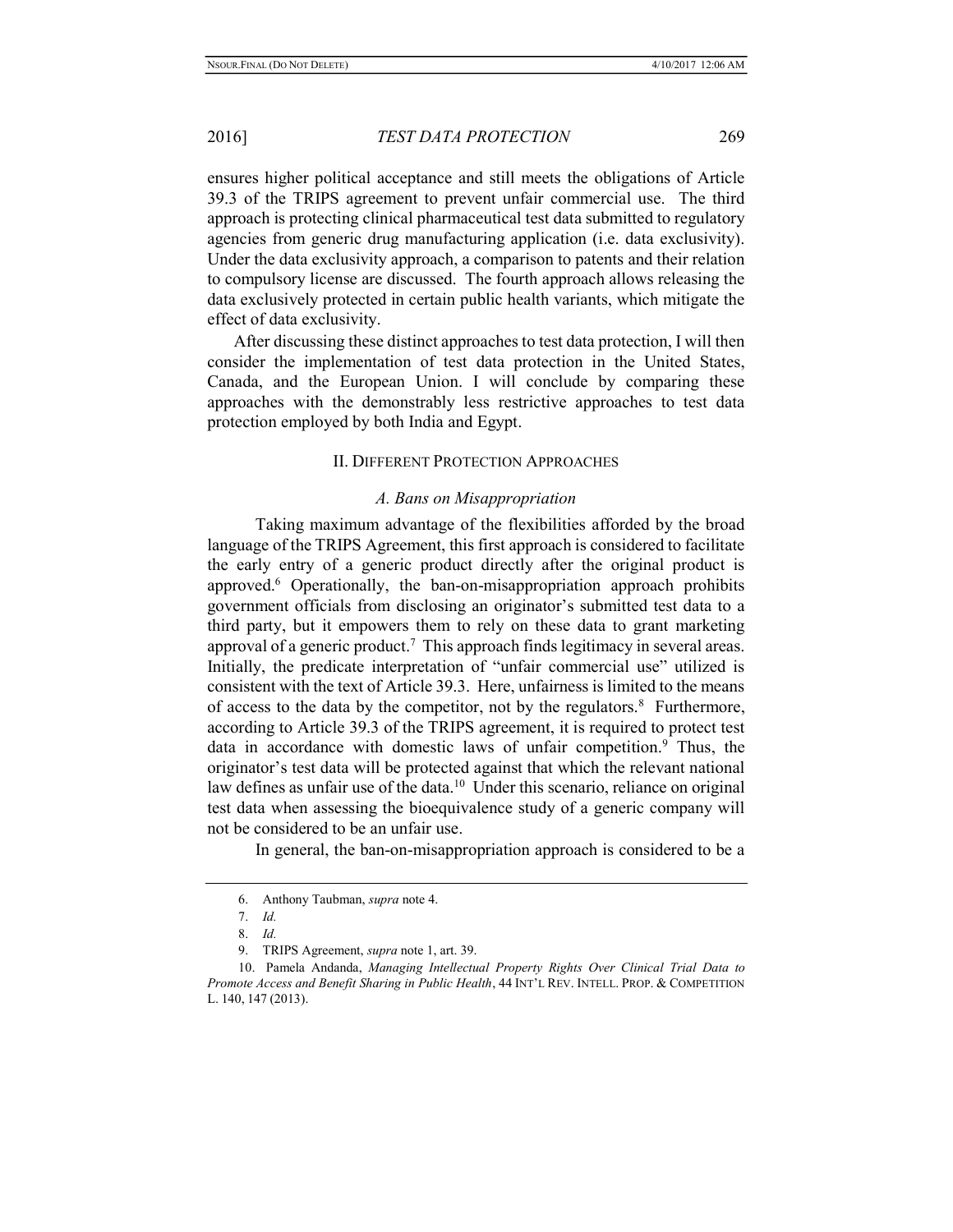valuable alternative to the data exclusivity approach for developing countries;<sup>11</sup> some countries—Argentina, for example—recognized the advantages of test data protection and consequently went on to implement the approach.<sup>12</sup> Two such advantages include (1), the generic product will reach the market as quickly as possible, with no need to repeat the clinical test data; and (2), it is a simple approach to implement, because no regulatory burdens are imposed on the government. $13$ 

 Conversely, numerous arguments have been leveled against this approach. First, the ban-on-misappropriation approach will undermine originator companies' investments in Research & Development (R&D). Second, this strategy will deny fair return to originator companies by allowing generic companies to unfairly free ride on their investment.<sup>14</sup> However, both of these alleged failings of the ban-on-misappropriation approach may be of limited applicability in the milieu of a developing country.<sup>15</sup> In such countries, the originator already has a large incentive to conduct R&D under a patent system. Also, developing countries have a small share of the global pharmaceutical market, so their policies will not affect the R&D investment decisions of the originator companies.<sup>16</sup>

 Additionally, implementing a strong intellectual property system does not affect the decision of the originator companies to invest more in those countries.<sup>17</sup> On the contrary, we can see that originator companies have made many investments in Egypt, which offers limited IP protection but have not made such investments in Jordan, which has adopted an expansive IP protection program.<sup>18</sup>

 Model language for the misappropriation approach is "[g]overnment authorities shall prohibit misappropriation of test or other data submitted to obtain marketing approval for pharmaceutical or agricultural chemical products which utilize new chemical entities, except where necessary to protect the public; government authorities shall not disclose such data."<sup>19</sup>

<sup>11.</sup> Id.

<sup>12</sup>. See id.

<sup>13.</sup> Id.

<sup>14.</sup> Robert Weissman, Public Health-Friendly Options for Protecting Pharmaceutical Registration Data, 1 INT'L J. INTELL. PROP. MGMT. 113, 115–17 (2006).

<sup>15.</sup> Id.

<sup>16.</sup> Id.

<sup>17.</sup> Rohit Malpani, All Costs, No Benefits: How TRIPS-Plus Intellectual Property Rules in the US-Jordan FTA Affect Access to Medicines, 102 OXFAM BRIEFING PAPER 5 (2007), https://www.oxfam.org/sites/www.oxfam.org/files/all%20costs,%20no%20benefits.pdf.

<sup>18.</sup> Id.

<sup>19.</sup> Weissman, supra note 14, at 118.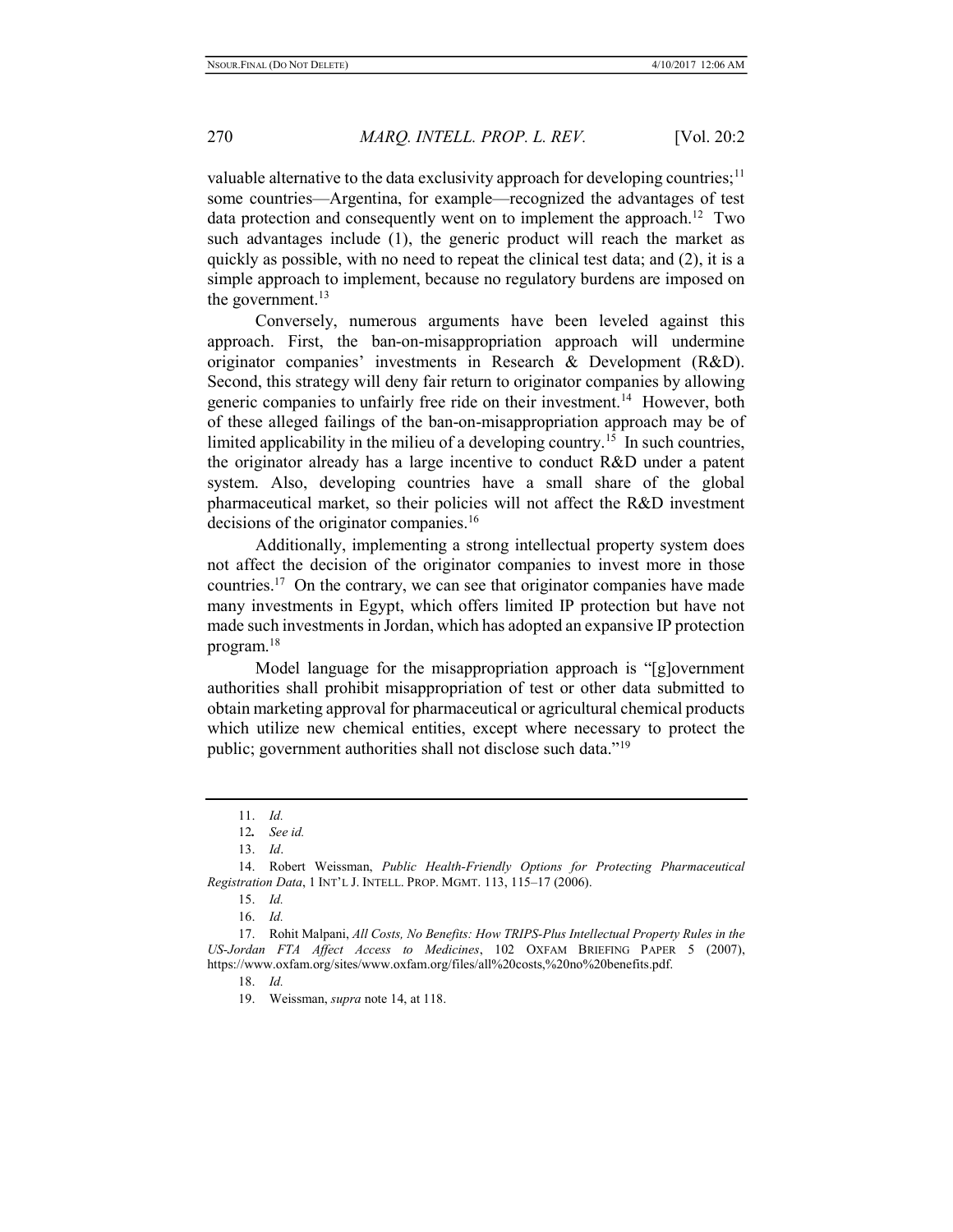B. Compensatory regime or cost-sharing approach to registration data

#### 1. Overview of Cost-Sharing Approach

 According to this cost-sharing approach to data protection, a generic company may rely on the originator's submitted test data in its bid to attain regulatory approval if, and only if, the generic company offers fair compensation for the data to the originator company.<sup>20</sup> The key elements of this approach are: the cost of generating data must be documented;<sup>21</sup> the generic company will pay a share of the costs apportioned to each national market;<sup>22</sup> and avoiding overcompensation for originator data by taking into account the following criteria:<sup>23</sup> if the originator product is covered by a patent, then no compensation will be paid.<sup>24</sup>

If the sales of the originator product earn multiple (20 times) its cost in generating test data, then no compensation from generic companies.<sup>25</sup>

The right to compensation expires five years after the originator product obtained marketing approval.<sup>26</sup> The generic company will pay for the period they will be using the data during the course of the five years. $27$ 

# 2. Compliance with Article 39.3

The cost-sharing approach meets Article 39.3 obligations to prevent unfair commercial use.

3. Advantages of Cost-Sharing Approach

The cost-sharing approaches has numerous advantages.<sup>28</sup>

It will avoid the free-rider problem, $2<sup>9</sup>$  as it requires the generic companies to share the cost of the clinical trials done by the originator company.<sup>30</sup>

It will encourage the originator to invest more in developing new

27. Id..

<sup>20.</sup> Id.

<sup>21.</sup> Weissman, supra note 14, at 112–124.

<sup>22.</sup> Id.

<sup>23.</sup> Id.

<sup>24.</sup> Id.

<sup>25.</sup> Id.

<sup>26.</sup> Id.

<sup>28.</sup> Brandon Powell, Silence Is Not the Best Medicine: Requiring Disclosure of Clinical Trial Data for Abandoned Drugs, 33 J. LEGAL MED. 571, 591 (2012). See also FDA 101: Clinical Trials and Institutional Review Boards, FDA (Apr. 14, 2009), http://www.fda.gov/ForConsumers/Consume rUpdates/ucm134723.htm.

<sup>29.</sup> See id.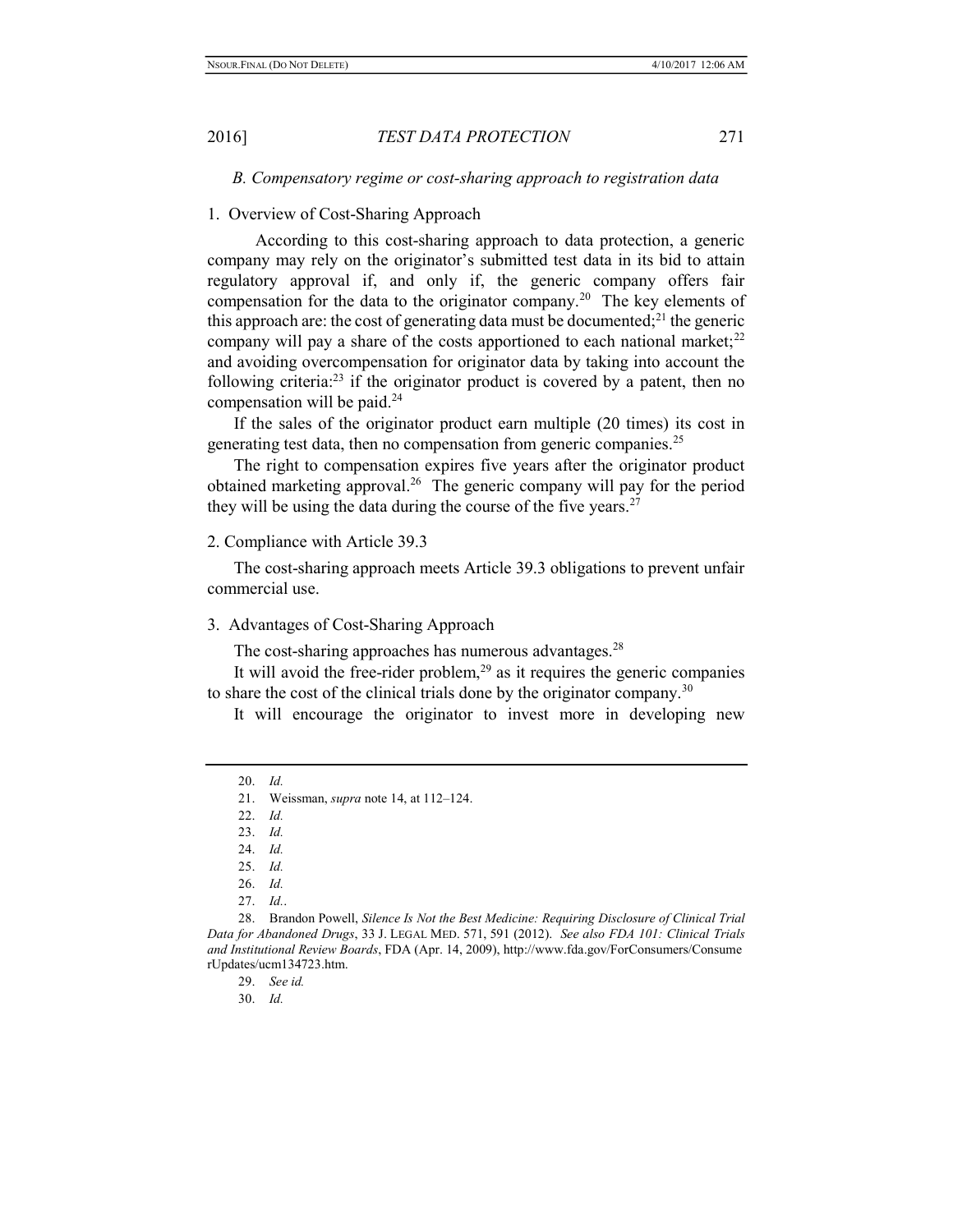products.<sup>31</sup>

It adds value to abandoned drugs; an originator company can benefit from its abandoned products because it will receive a percentage of the gross sales from the competitor who wishes to proceed in this drug.<sup>32</sup>

It will reduce the costs of drug development, since the cost-sharing system compensates a company for research that otherwise would have generated zero income for it. As a result of this compensation, the company will in turn charge a lower price for the drug,  $33$  with the aggregate effect of this causal relationship being industry-wide cost reductions.

It will benefit the scientific community because this approach mandates the disclosure of the test data; consequently, knowledge will be increased, resources are conserved and more drugs will be produced.<sup>34</sup>

#### 4. Problems with Cost-Sharing Approach

 The principal problem with this regime is that this fair compensation requirement may exceed generic companies' financial capacity. There are disadvantages of the cost sharing approach.<sup>35</sup>

The system is complicated or difficult to administer.<sup>36</sup> However, any such administrative difficulties are lessened when the cost-sharing system at issue allows a generic producer to establish an automatic right to rely on originators' data; in this scenario, the only dispute or administrative difficulty will concern the amount of compensation. Even on this potential administrative morass, the U.S.'s approach to handling the amount of compensation points to ways to simplify the process of compensation.<sup>37</sup> Moreover, there is a suggestion that the Drug Regulatory Authority should substitute a royalty payment.<sup>38</sup>

Other disadvantages include over-compensating of originator companies for test data, which consequently increases the cost charged to consumers.<sup>39</sup> The response to this objection is that the actual cost for the generic companies will be modest, especially in smaller market.<sup>40</sup>

- 35. Weissman, supra note 14, at 120–24.
- 36. Id.

<sup>31.</sup> Id.

<sup>32.</sup> Id.

<sup>33.</sup> Id.

<sup>34.</sup> Id.

<sup>37.</sup> Id.

<sup>38.</sup> Id.

<sup>39.</sup> Id.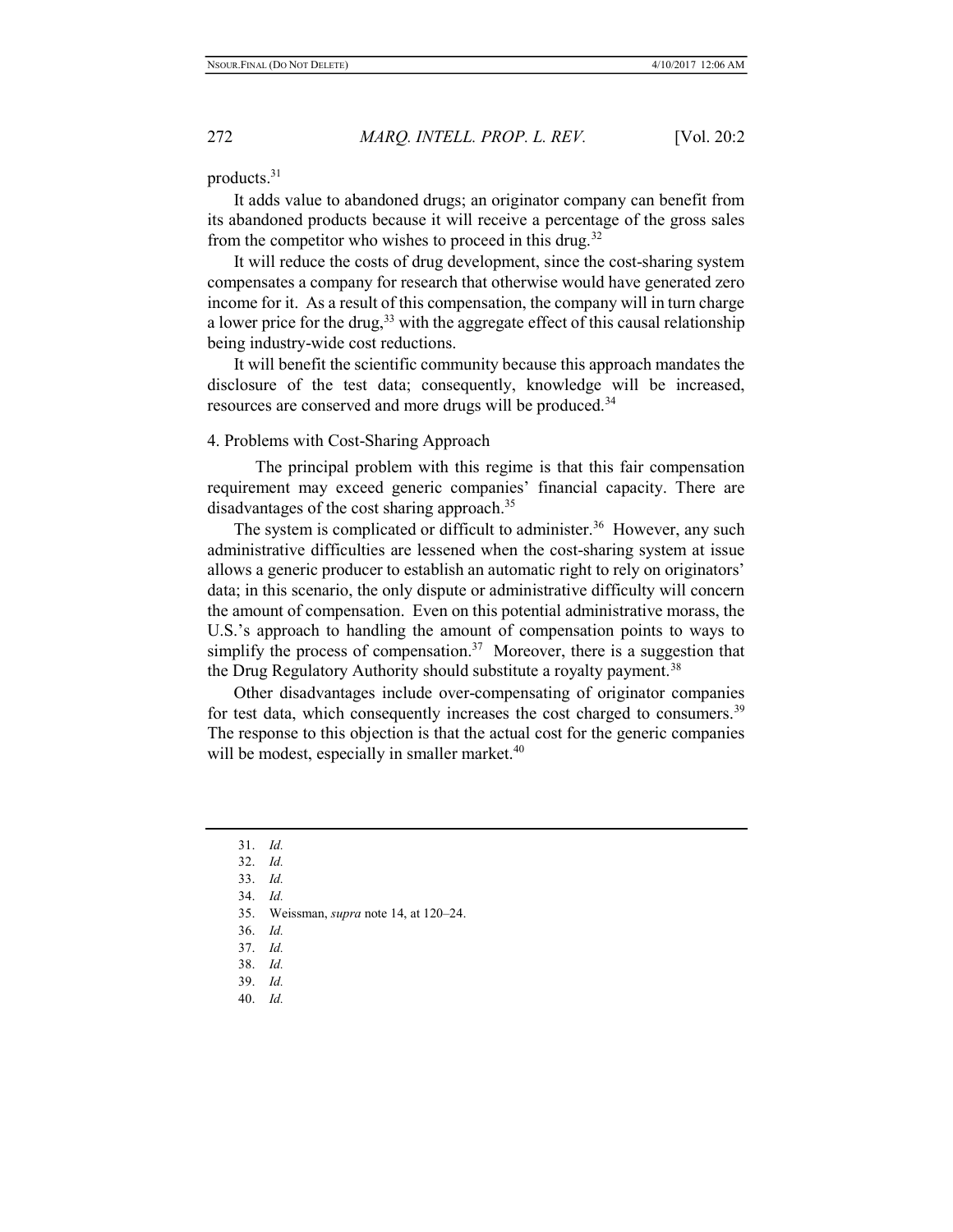#### 5. Issues with Calculating Costs Under this Approach

 Most disputes under the cost-sharing system concern how to calculate the actual costs of generating test data incurred by the originator company. In practice, dispute arbitrators will usually reduce the estimates submitted by the originator company.<sup>41</sup> To resolve disputes over the validity of a particular company's estimates, two predicate questions must be addressed. First, what is the appropriate methodology with which to calculate the originator company's expenditure? Second, does this estimate include the cost of failed molecules?

 As to the second inquiry regarding the financial value of an originator company's failed attempts, it is important to determine the extent to which the failed efforts ultimately contributed to the successful molecule's market entry.<sup>42</sup> The Pharmaceutical Research and Manufacturers of America (PhRMA) and the European Federation of Pharmaceutical Industries and Associations (EFPIA) report that for every 5,000 drugs tested, an average of only five make it to clinical trials, and only one of these is ultimately approved for patient use.<sup>43</sup> This data confirms that such failed efforts are a common occurrence. Thus, the data lends validity to the originator company's attempt to pass some portion of the costs associated therewith onto a generic producer. Though a generic producer may seek to utilize the originator's final test data, this sought-after information may owe its existence to the lessons learned from earlier failed attempts.

Another question involving how to calculate the originator's costs considers what is the appropriate percentage of said costs to be allotted to each company. Specifically, should the apportionment be similar for all companies in all countries,<sup>44</sup> regardless of both the country's market share? Should this determination consider how many generic competitors are requesting marketing approval, or how long the originator product has been in the market?<sup>45</sup>

 Mr. Robert Weissman drafted a model for the cost-sharing approach, in which a generic company will pay a percentage of the originator's documented cost that is based on the market share in which the generic product will be

<sup>41.</sup> Aaron Xavier Fellmeth, Article: Secrecy, Monopoly, and Access to Pharmaceuticals in International Trade Law: Protection of Marketing Approval Data Under the TRIPS Agreement, 45 HARV. INT'L L.J. 443, 479 (2004).

<sup>42.</sup> Id.

<sup>43.</sup> Id.

<sup>44.</sup> Jerome H. Reichman, Undisclosed Clinical Trial Data Under the TRIPS Agreement and Its Progeny: A Broader Perspective, ICTSD-UNCTAD Dialogue on Moving Pro-development IP Agenda Forward: Preserving Public Goods in Health, Education and Learning, Bellagio, Nov. 29–Dec. 3, 2004, available at http://www.iprsonline.org/unctadictsd/bellagio/docs/Reichman\_Bellagio4.pdf.

<sup>45.</sup> Id.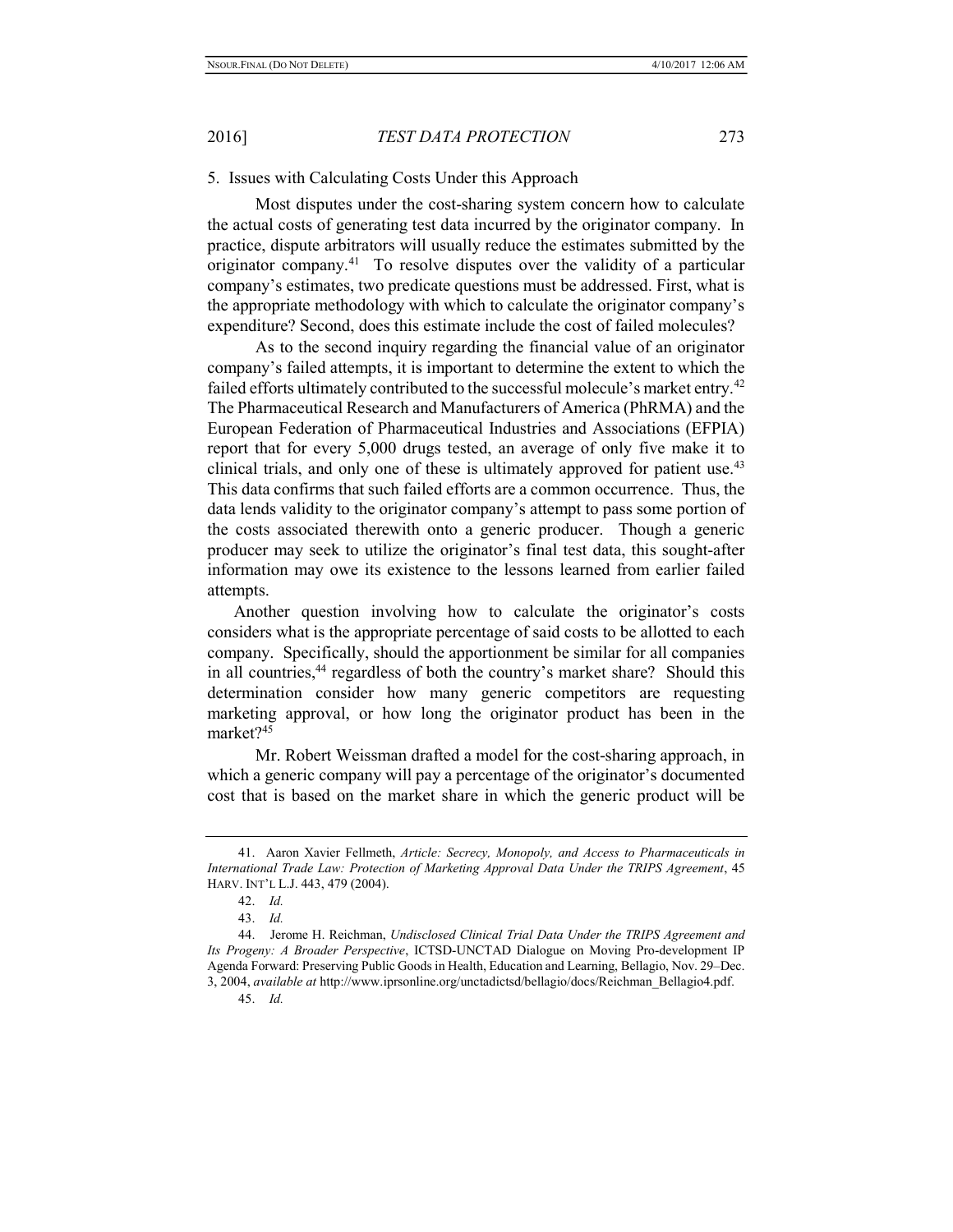sold.<sup>46</sup> Under the Weissman cost-sharing model, compensation will be divided according to the number of generic companies seeking marketing approval.<sup>47</sup> The amount of compensation will be subject to case-by-case negotiation, and will not stand in the way of a generic use or of reliance on the data to obtain marketing approval.<sup>48</sup>

A simple model was proposed to avoid litigation, in which the generic companies pay reasonable royalty from their gross sales for a specified period, not to exceed five years.<sup>49</sup> In this model, compensation correlated to its value to each generic company, a valuation based upon its sales. Until 1992, Canada used to impose a four percent royalty on the right to use patented pharmaceuticals.<sup>50</sup> The royalty percentage can vary according to each country, from one to four percent. In other words, the disadvantage of this model is the overcompensation of the originator company.<sup>51</sup>

Additionally, there are two other notable models of cost calculation: the Simple Divisions Royalties Model and the more-sophisticated Readjustable Royalties Model. The following discussion of these two models utilizes an analysis by Professor Fellmeth.

#### a. The Simple Division Royalties Model

In this model, all drug registrants will pay fixed cost-sharing. Here, the originator company has the burden to prove the cost of submitted trials required to gain the drug marketing approval.<sup>52</sup> Once validated, this cost will then be divided by the number of the registrants in any given year,<sup>53</sup> and all registrants will share an equal percentage of the total cost.<sup>54</sup>

The difference between the Simple Division Royalties Model and the North American Free Trade Agreement ("NAFTA") is that no exclusivity period will be provided for the originator company, which allows a generic company to request registration immediately after proving that its product is bioequivalent to the originator's.<sup>55</sup> Also, this model differs from the FIFRA model by having

<sup>46.</sup> Id.

<sup>47.</sup> Id.

<sup>48.</sup> Id.

<sup>49.</sup> Jerome H. Reichman, Rethinking the Role of Clinical Trial Data in International Intellectual Property Law: The Case for a Public Goods Approach, 13 MARQ. INTELL. PROP. L. REV. 1, 31–32 (2009).

<sup>50.</sup> Id.

<sup>51.</sup> Id.

<sup>52.</sup> Fellmeth, supra note 41, at 481–82.

<sup>53.</sup> Id.

<sup>54.</sup> Id.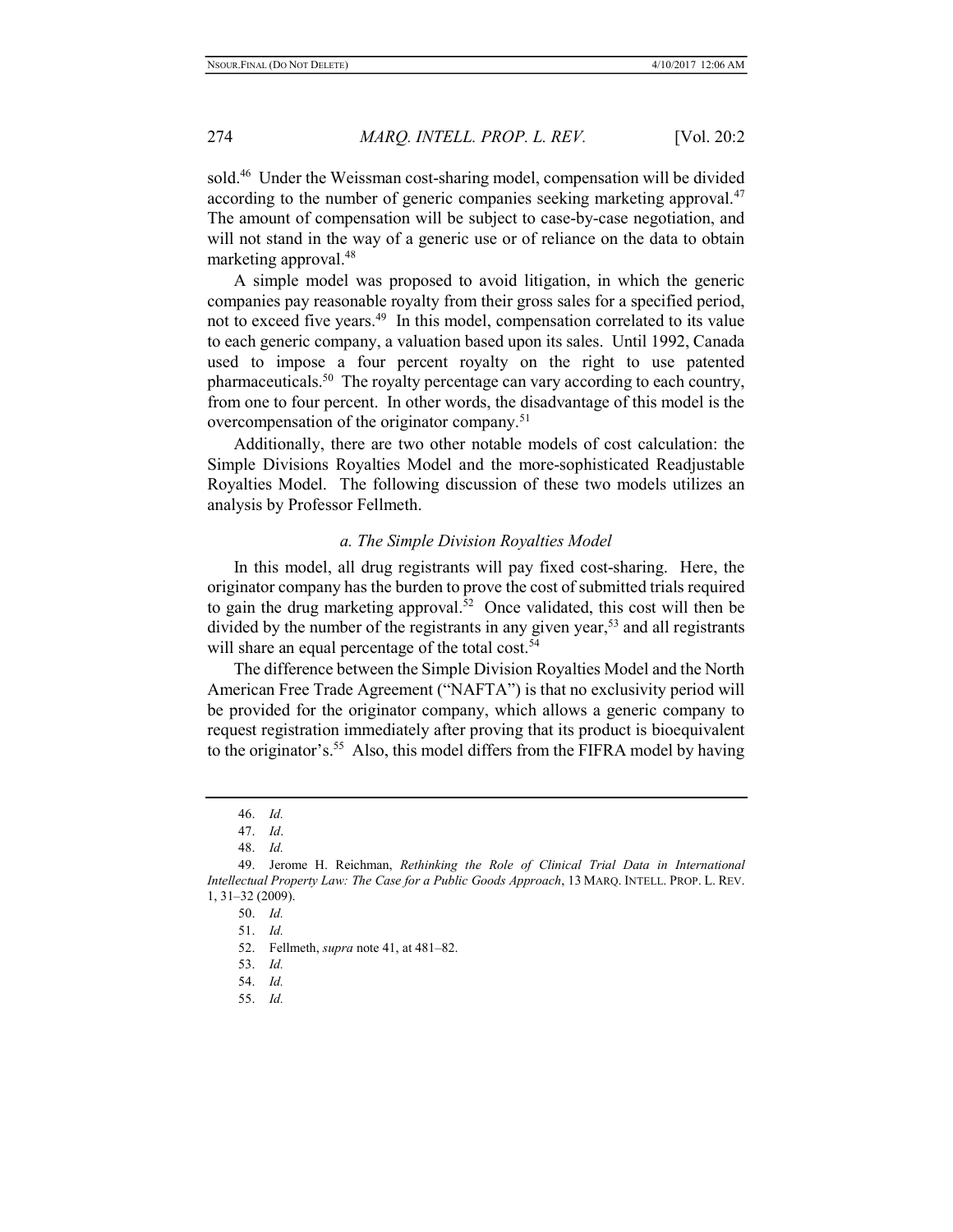a fixed cost-sharing, and it will not involve any arbitral procedure that will delay the entrance of the generic product.<sup>56</sup>

A significant disadvantage of this model is that the generic company will have to pay a large percentage of the clinical trials cost, a cost which generic companies in developing countries cannot afford.<sup>57</sup> Moreover, this model does not account for all the generic producers requesting marketing approval. Predictably, not all generic producers will enter the market at exactly the same time; the Simple Divisions Royalties Model, however, does not address the staggered market entry of generic producers and the calculation protocol this model does provide would create a messy procedure in the calculation of the right percentage.<sup>58</sup>

This model's insufficiency is further demonstrated by the point that some generic companies may not enter the market after gaining the marketing approval, so it is not fair to correlate it to marketing approval if no real marketing has happened.<sup>59</sup>

#### b. The Readjustable Royalties Model

This model links the market access benefits with the costs obtaining this access.<sup>60</sup> The subsequent generic companies will pay a royalty for predetermined years after gaining marketing approval. Many mathematical formulae were proposed to apply this model. One of these formulae proposes a higher royalty on the first generic companies, as they will gain the greatest benefits. Under this calculus, companies will eventually be paid a lower royalty as the benefit they will gain will be less from the initial ones.<sup>61</sup> In this proposed formula, the originator will not recover more than the 80% of its cost, and the higher the number of generic competitors, the more of its cost will be recovered.<sup>62</sup>

The flexibility of this model is one of its key strengths, as formulae can be changed to allow negotiation on critical issues, such as how many generic companies should pay the royalty, and for how long the royalty should be paid. Moreover, this model ensures that the originator will not recover more than 100% of its real cost.<sup>63</sup> If applied properly, this model will foster competition in the market and will disperse the cost of the clinical trials among all available

- 60. Id. at 482–99.
- 61. Id.
- 62. Id.
- 63. Id.

<sup>56.</sup> Id.

<sup>57.</sup> Id.

<sup>58.</sup> Id..

<sup>59.</sup> Id.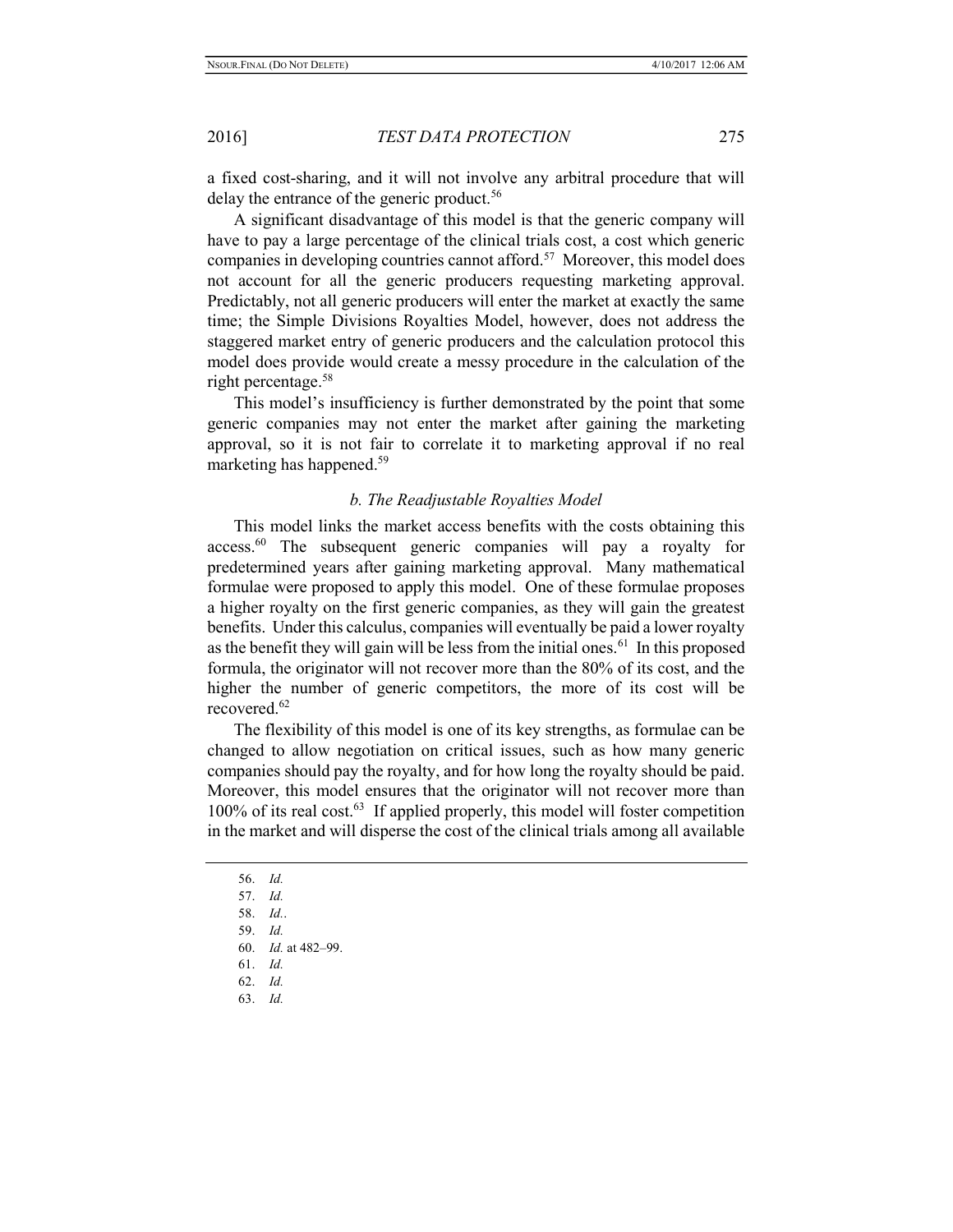competitors.<sup>64</sup>

#### 6. How U.S. Utilizes Cost-Sharing Approach

 This approach is consistent with the U.S.'s position and ensures higher political acceptance.<sup>65</sup> U.S. law has already established a version of the costsharing approach for agricultural chemical registration under the Federal Insecticide, Fungicide and Rodenticide Act (FIFRA).<sup>66</sup> The difference is that in this model, there is an exclusive period, which is followed by an automatic right to use the registration data after paying compensation royalties.

 It may be noted that cost-sharing approach did not appear in any FTA signed with the United States, as they were able to include the harsher approach that is data exclusivity.<sup>67</sup>

#### 7. Cost-Sharing approach & Developing Countries

 However, developing countries can be in a good position to negotiate a cost sharing approach—more than the bans on misappropriation approach—to challenge the demand of the United States for data exclusivity approach.<sup>68</sup>

 Recently, this approach was successfully negotiated by the Korean government in its FTA with the European Free Trade Association (EFTA).<sup>69</sup> Moreover, the Indian government has considered the cost sharing approach as one of several options, while resisting data exclusivity in its negotiation with the USTR.<sup>70</sup>

# C. Data Exclusivity Approach

 Under the data exclusivity approach, the interests of the originator company are paramount; in effect, this approach creates a new monopoly for originator companies, even when there is no patent registered.<sup>71</sup> Moreover, the data exclusivity regime also seeks to accommodate, to the greatest extent, the interests of the originator companies; a feat this approach accomplishes by

68. Reichman, supra note 44, at 15–16.

70. Id.

71. See, e.g., Meir Perez Pugatch, Intellectual property and pharmaceutical data exclusivity in the context of innovation and market access, (2004), available at https://www.iprsonline.org/unctadic tsd/bellagio/docs/Pugatch\_Bellagio3.pdf (discussing how the European Commission, a High Level Group, was tasked with "propos[ing] a new agenda to improve the framework for competitiveness in the pharmaceutical industry to improve the framework for competitiveness in the pharmaceutical industry.").

<sup>64.</sup> Id. at 481–82.

<sup>65.</sup> Reichman, supra note 44, at 15–16.

<sup>66.</sup> Id.; see also Weissman, supra note 14, at 10.

<sup>67.</sup> Id.

<sup>69.</sup> Reichman, supra note 49, at 34.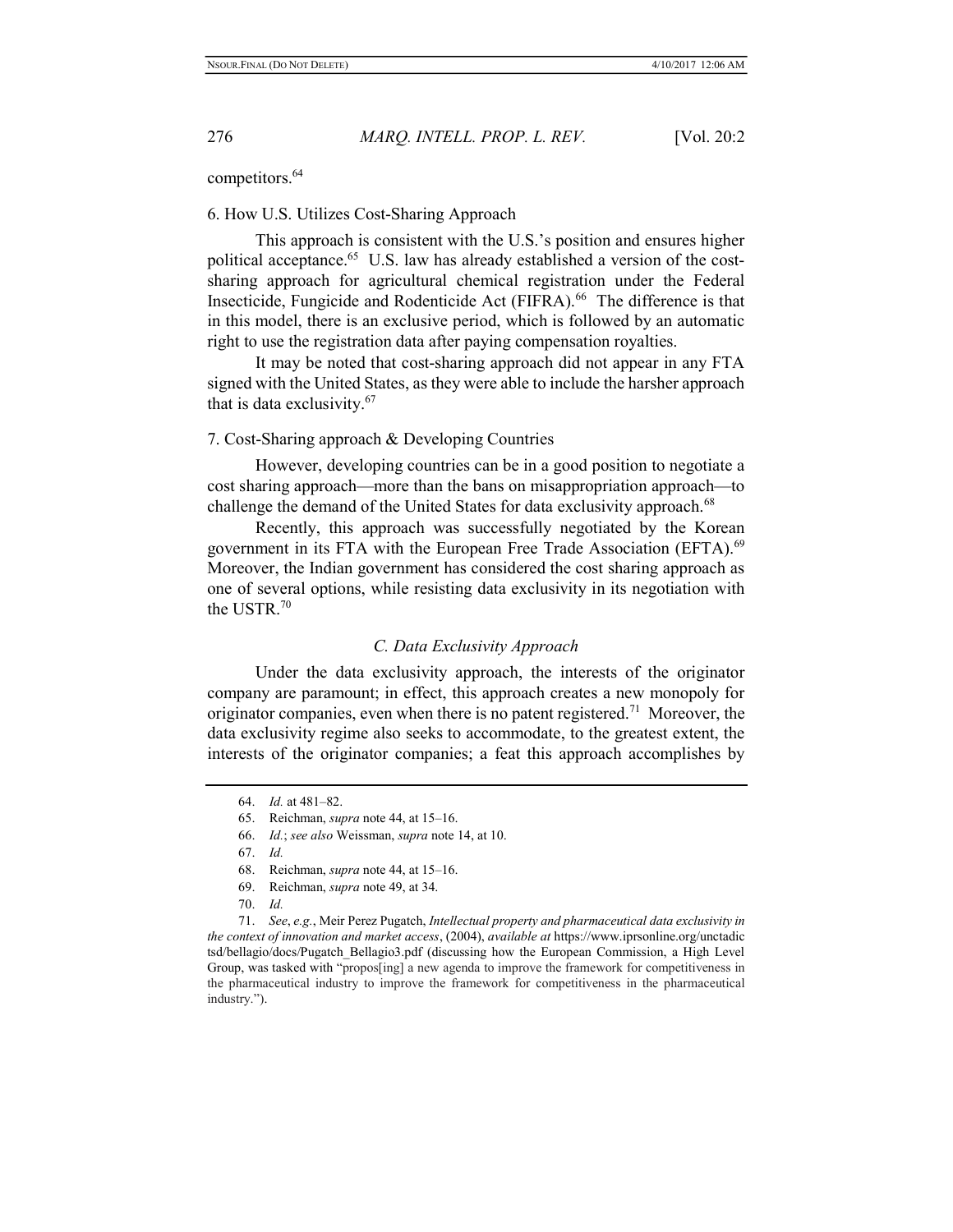delaying the entry of generic products for a fixed time period.<sup>72</sup>

 Developed countries have implemented this approach in their drug regulatory system.<sup>73</sup> The two existing prototypes are the U.S. and the European Union.<sup>74</sup> The U.S. includes this in section 355 of the Federal Food, Drug, and Cosmetic Act of 1997.<sup>75</sup> The period of data exclusivity in the U.S. is five years for NCEs, and three years for new uses of old drugs.<sup>76</sup> Endorsing an even more expansive data protection period than the U.S., in December of 2003, the European Parliament harmonized the level of data exclusivity to "8 years data exclusivity plus 2 years as marketing exclusivity and one additional year for new use of old entity."<sup>77</sup>

 The supporters of data exclusivity have justified it as the only means available to encourage research and development in new pharmaceutical products and to guarantee fair compensation for the efforts made by the originator companies.<sup>78</sup> It should be noted that the years between the late 1990s and early 2000s saw a decline in the number of new drugs approved: in 1996, fifty-three NCEs were approved and by 2000, that number had fallen to only twenty NCEs approved as most research-based companies focus development of new delivery systems and new uses.<sup>79</sup>

The disadvantages of data exclusivity include the following: it will delay the entry of generic products in the market, thus impeding consumer access to affordable medicine; $80$  it is unethical to ask the generic company to duplicate clinical trials;<sup>81</sup> it is considered a form of double protection if there is a patent, as both are justified by the cost of investment; $82$  it can make compulsory licenses of patents ineffective; $83$  and the concept of data exclusivity is inconsistent with the legislative intent of the TRIPs Agreement: There is no uniform interpretation of Article 39.3, and data exclusivity was rejected by WTO members.<sup>84</sup>

75. Id.

78. Id.

<sup>72.</sup> Id.

<sup>73.</sup> Id.

<sup>74.</sup> Id.

<sup>76.</sup> Id.

<sup>77.</sup> Id.

<sup>79.</sup> Id.

<sup>80.</sup> Id.

<sup>81.</sup> Id.

<sup>82.</sup> Id. at 22.

<sup>84.</sup> INT'L FEDERATION OF PHARMACEUTICAL MANUFACTURERS & ASS'NS, ENCOURAGEMENT OF NEW CLINICAL DRUG DEVELOPMENT: THE ROLE OF DATA EXCLUSIVITY 3 (2007) [hereinafter IFPMA].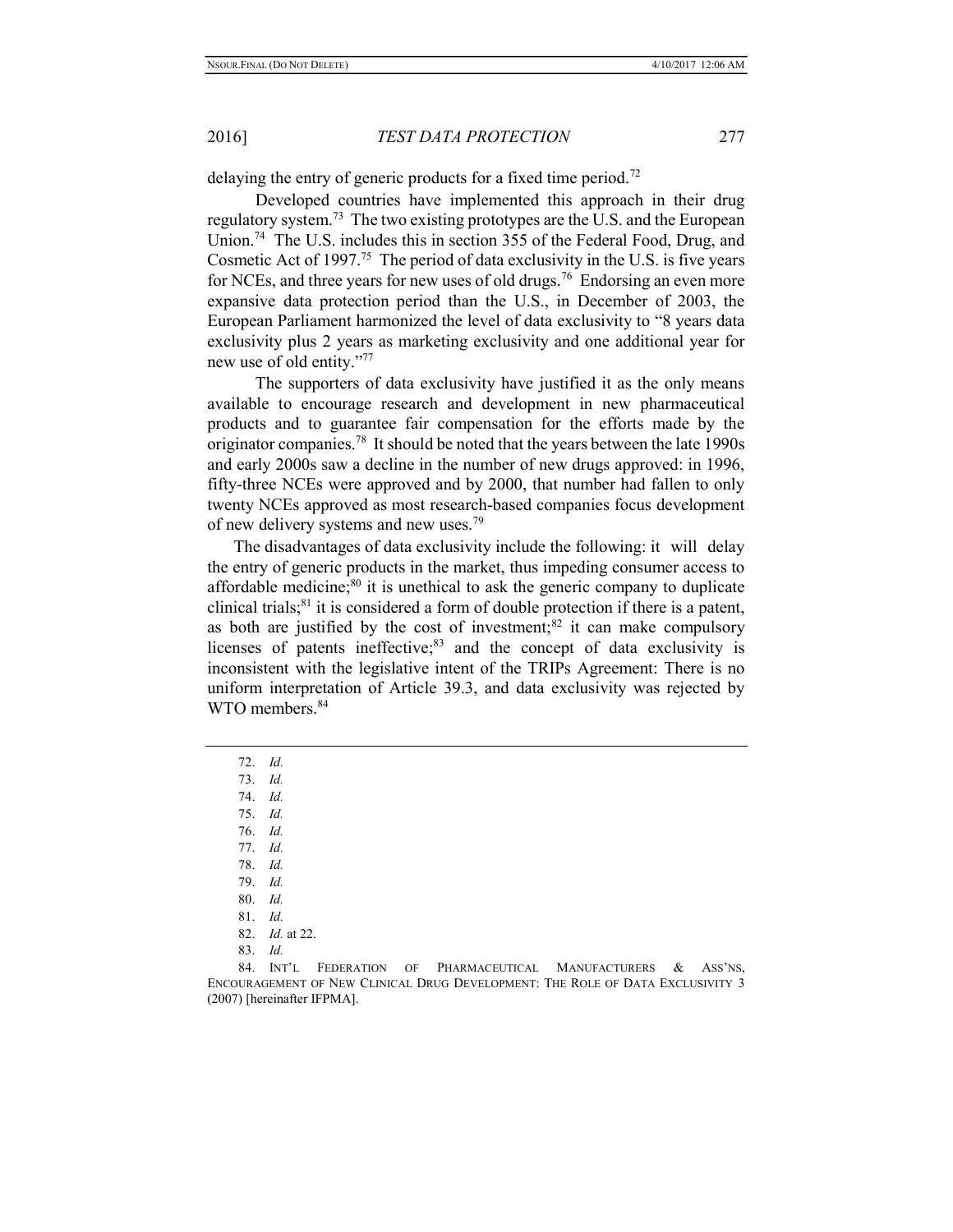#### 1. Data Exclusivity versus Patent

Data exclusivity and patents are the most important intellectual property rights related to the pharmaceutical industry.<sup>85</sup> These two forms of IPR differ in terms of the scope, rights conferred, obligations, duration, and related authority.<sup>86</sup> Legally, data exclusivity and patents are discrete forms of protection, mutually exclusive in their operation and effect.

In addition, data exclusivity is the expression of a trade secret, which is in itself a distinct form of intellectual property. The originator companies request such protection in exchange for submitting studies for approval in the Drug Regulatory Authority to recoup their cost in conducting such trials. 87 On average these trials cost \$800 U.S. dollars and take ten to fifteen year to complete. The fruits of these labors see one in every 5,000 molecules investigated obtain the FDA's approval for marketing.<sup>88</sup>

 A patent system was developed to encourage inventions in order to disseminate this knowledge for the public in order to benefit from it. As concerns pharmaceuticals, patents are granted to the inventions, embodied in a new drug.<sup>89</sup>

 The rights conferred by the patent are to exclude others from making, using, selling, offering for sale, importing, or circulating the patented product. $90$ Data exclusivity prevents reliance on the originator test data, and thus limits the possibility of using these data to evaluate the generic product.<sup>91</sup> Therefore, data exclusivity is considered to provide less expansive protection than patents, because it does not prevent other generic companies from generating their own data and then seeking marketing approval for their product.<sup>92</sup>

A National Drug Regulatory Authority grants exclusivity automatically after the originator product has been approved for marketing, done without any request from the originator product company and irrespective of its patent

<sup>85.</sup> Id.

<sup>86.</sup> Id.

<sup>87.</sup> Andy Gray, Access to Medicines and Drug Regulation in Developing Countries: A Resource Guide for DFID, DFID HEALTH SYSTEMS RESOURCE CENTRE 1, 1–4 (Oct. 2004), available at http://apps.who.int/medicinedocs/documents/s18246en/s18246en.pdf.

<sup>88.</sup> Carlos M. Correa, Protecting Test Data for Pharmaceutical and Geochemical Products Under Free Trade Agreements 2, ICTSD-UNCTAD Dialogue on Moving the Pro-development IP Agenda Forward: Preserving Public Goods in Health, Education and Learning, Bellagio (Nov. 29– Dec. 3, 2004), available at http://www.ictsd.org/sites/default/files/event/2008/12/report31.pdf.

<sup>89.</sup> Pugatch, supra note 71, at 22.

<sup>90.</sup> INT'L FEDERATION OF PHARMACEUTICAL MANUFACTURERS & ASS'NS, DATA EXCLUSIVITY: ENCOURAGING DEVELOPMENT OF NEW MEDICINES 16–17 (2011), available at http://www.ifpma.org/fileadmin/content/Publication/IFPMA\_2011\_Data\_Exclusivity\_\_En\_Web.pdf

<sup>91.</sup> Junod, supra note 5, at 484.

<sup>92.</sup> Pugatch, *supra* note 71, at 6–7.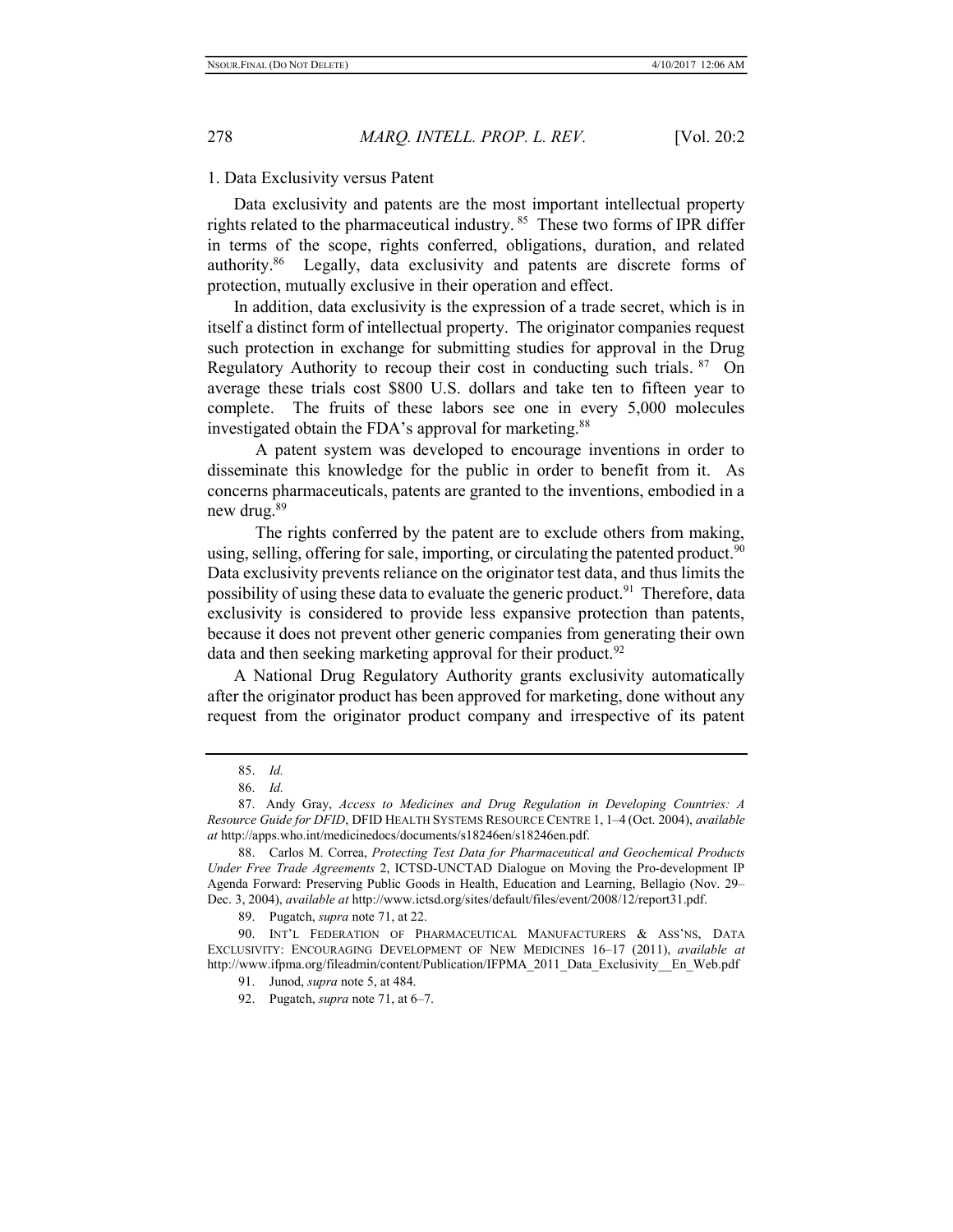situation. In contrast, a patent is only granted if the patent owners take the affirmative effort of applying for one at the country's patent office. $93$ Additionally, applying for a patent is considered to be a complex and costly administrative procedure;<sup>94</sup> a patent attorney and agent are needed to prepare the application and to pay the application fees and annual fees or otherwise it will be invalid.<sup>95</sup> As opposed to the patent protection procedure, data exclusivity does not stand on such formalities in order to receive protection, as accomplished mainly by its automatically grant of protection following marketing approval. Moreover, data exclusivity is considered to be a cheaper alternative to patent, since no administrative procedure or fees are required to obtain or maintain data exclusivity.<sup>96</sup>

 To grant a patent, the invention should fulfill the patentability conditions, namely novelty, non-obviousness and industrial applicability. The protection period is twenty years from the day of the patent application.<sup>97</sup>

 Under data exclusivity, there are several conditions that must be met in order for data to be granted protection: first, the product at issue must be a new chemical entity (NCE) of pharmaceutical or agricultural products; second, the data must be unpublished; third, the generation of the data must have involved considerable efforts; and, finally, those data are requested, not submitted voluntarily, to get marketing approval.<sup>98</sup>

The duration and scope of data exclusivity varies between countries.<sup>99</sup> Jordan, for example, grants five years of protection for NCEs and three years for new use of an old chemical entity.<sup>100</sup> Europe grants eight years data exclusivity plus two years as marketing exclusivity and one year for new use.<sup>101</sup> Other countries may not provide any data exclusivity and may apply other data protection approaches that are compliant with the mandates found in TRIPS Article 39.3.<sup>102</sup>

 The unique importance of data exclusivity for originator companies appears in many situations. An example is seen when there is no patent registered in that country.<sup>103</sup>

- 98. Id.
- 99. Pugatch, *supra* note 71, at 6-7.
- 100. Id.
- 101. Id.
- 102. Id.
- 103. Junod, supra note 5, at 484–485.

<sup>93.</sup> Id.

<sup>94.</sup> Junod, supra note 5, at 484.

<sup>95.</sup> Id.

<sup>96.</sup> Id.

<sup>97.</sup> Id.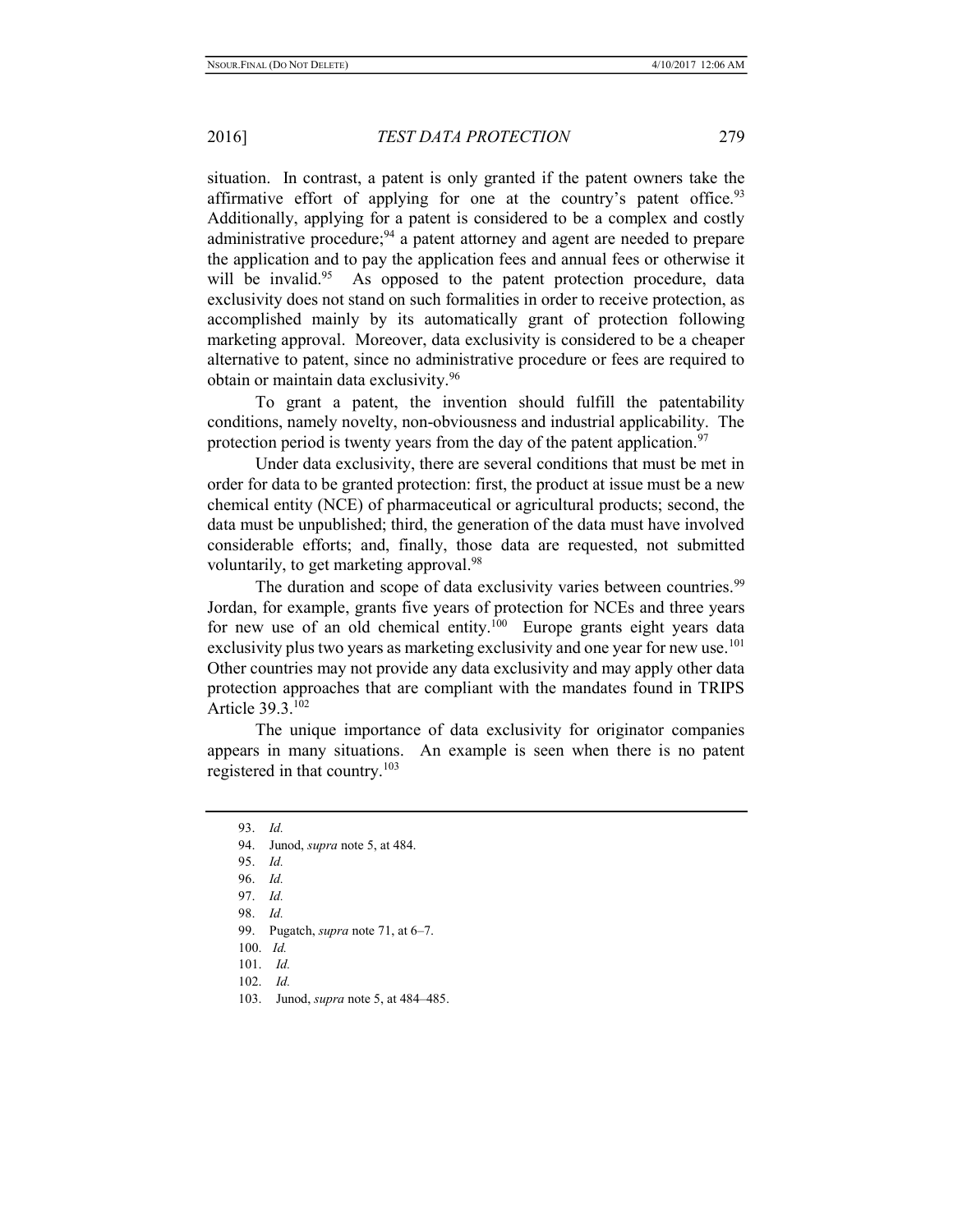This is the case in Jordan, in which data exclusivity was recognized as an alternative source of protection in a situation where most originator products not being protected through patents and data exclusivity was the alternative for this protection.<sup>104</sup>

 Moreover, data exclusivity is important when the product cannot be patented, as happens with biological products and also where the new development of an old product lacks the novelty criteria.<sup>105</sup>

 Data exclusivity can also provide protection where other forms of IPR cannot in a situation where the development period for the product was too long and took most of the patent duration.<sup>106</sup> To this point, between 1998 and 2004, the U.S. FDA has approved 137 new drugs.<sup>107</sup> Of these 137 products, 27 were developed without patent protection, and it is for these 27 products that data exclusivity provided some measure of protection where patent protection was no longer viable.<sup>108</sup>

 The table below is taken from Intellectual Property and Pharmaceutical Data Exclusivity, as presented in the context of innovation and market  $access;^{109}$  the calculations are based on the U.S. FDA Orange Book.<sup>110</sup> This table gives examples for products where the protection granted by data exclusivity extended beyond the product's patent term duration.<sup>111</sup>

| <b>PRODUCT</b> | Taxol(Paclitaxel)         | Eprex                    | Arava         |
|----------------|---------------------------|--------------------------|---------------|
|                |                           | (Epeotin                 | (Leflunomide) |
|                |                           | Alpah)                   |               |
| Purpose        | Breast Cancer/            | Severe Anemia Rheumatoid |               |
|                | Ovarian Cancer and others |                          | Arthritis     |

Table 1: Patent and data exclusivity expiration periods in the US for selected drugs.<sup>112</sup>

109. Pugatch, *supra* note 71, at 6–7.

110. Id.; see also FDA, ORANGE BOOK: APPROVED DRUG PRODUCTS WITH THERAPEUTIC EQUIVALENCE EVALUATIONS, 35TH ED. (2015), available at http://www.fda.gov/downloads/Drugs/ DevelopmentApprovalProcess/UCM071436.pdf (last visited Mar. 15, 2014).

<sup>104.</sup> Malpani, supra note 17, at 1.

<sup>105.</sup> Junod, supra note 5, at 485–86.

<sup>106.</sup> Id. at 487.

<sup>107.</sup> Id.

<sup>108.</sup> Id.

<sup>111.</sup> Id.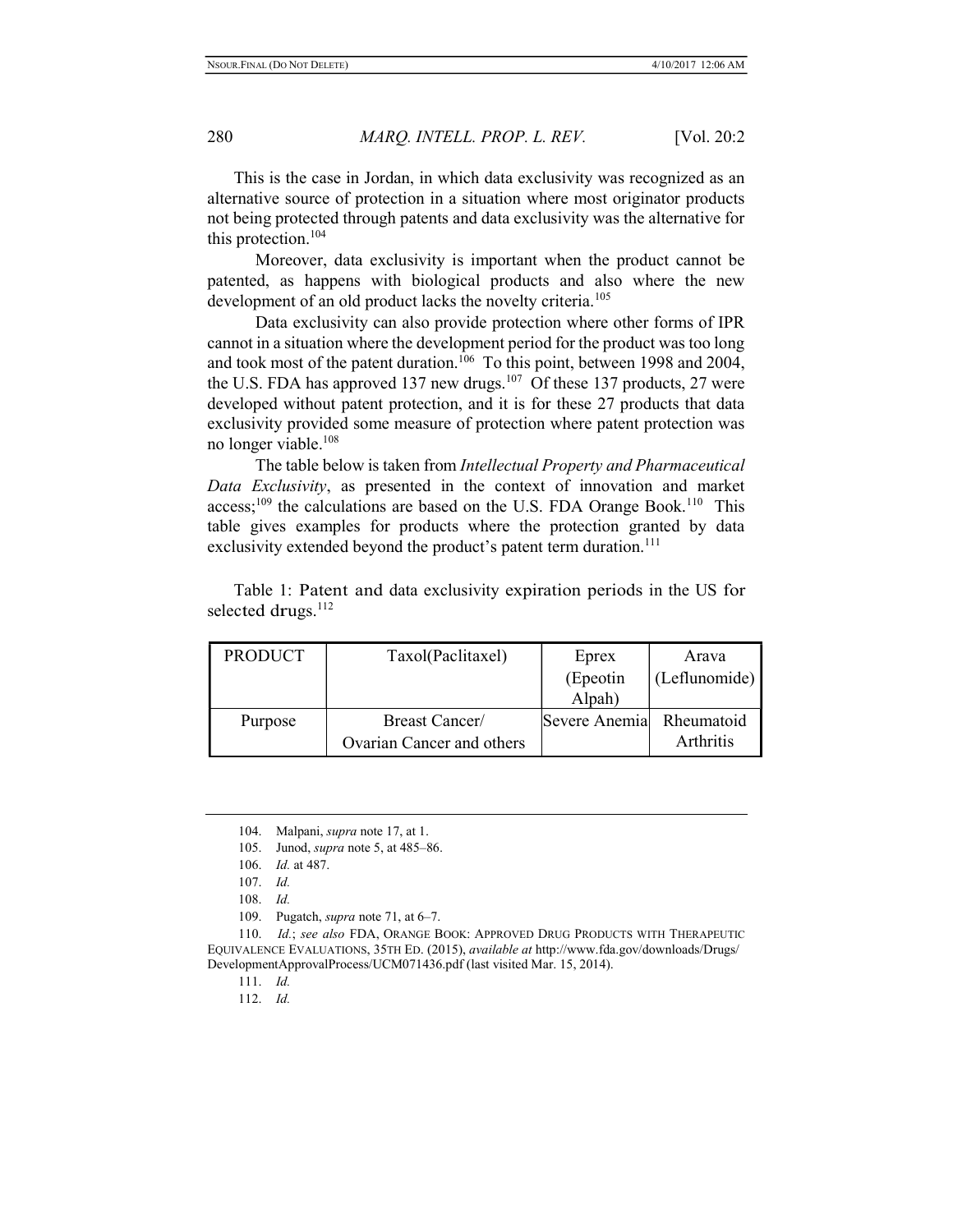| <b>U.S. Market</b><br>Approval | Discovered in 1962.<br>Approved in 1994/1998. | 2000 | 1998 |
|--------------------------------|-----------------------------------------------|------|------|
| U.S. Patent<br>Expiration      |                                               | 2004 | 2001 |
| U.S. DE<br>Expiration          | 2004(Orphan Drug)                             | 2005 | 2003 |

The following table illustrates the differences between patents and data exclusivity.

Table 2: Differences between patents and data exclusivity.

| Parameter | Patent                                                                                                                                                                                                                                | Data exclusivity                                                                                                                                                                                                                                                                                                                    |
|-----------|---------------------------------------------------------------------------------------------------------------------------------------------------------------------------------------------------------------------------------------|-------------------------------------------------------------------------------------------------------------------------------------------------------------------------------------------------------------------------------------------------------------------------------------------------------------------------------------|
| Rationale | Encourage inventions<br>by giving protection<br>for 20 years in order<br>to disseminate this<br>knowledge for the<br>public in order to<br>benefit from it.<br>Patents are granted to<br>the inventions<br>embodied in a new<br>drug. | Recoup originator<br>companies cost in<br>conducting clinical<br>studies for approval<br>in the Drug<br>Regulatory Authority.                                                                                                                                                                                                       |
| Duration  | 20 years                                                                                                                                                                                                                              | Differ from country<br>to country.<br><b>United States: 5</b><br>years protection for<br>new chemical entity<br>and years for new<br>use of old chemical<br>entity.<br><b>Europe:</b> "8 years<br>data exclusivity plus<br>2 years as marketing<br>exclusivity and 1 year<br>for new use", Some<br>countries do not<br>provide data |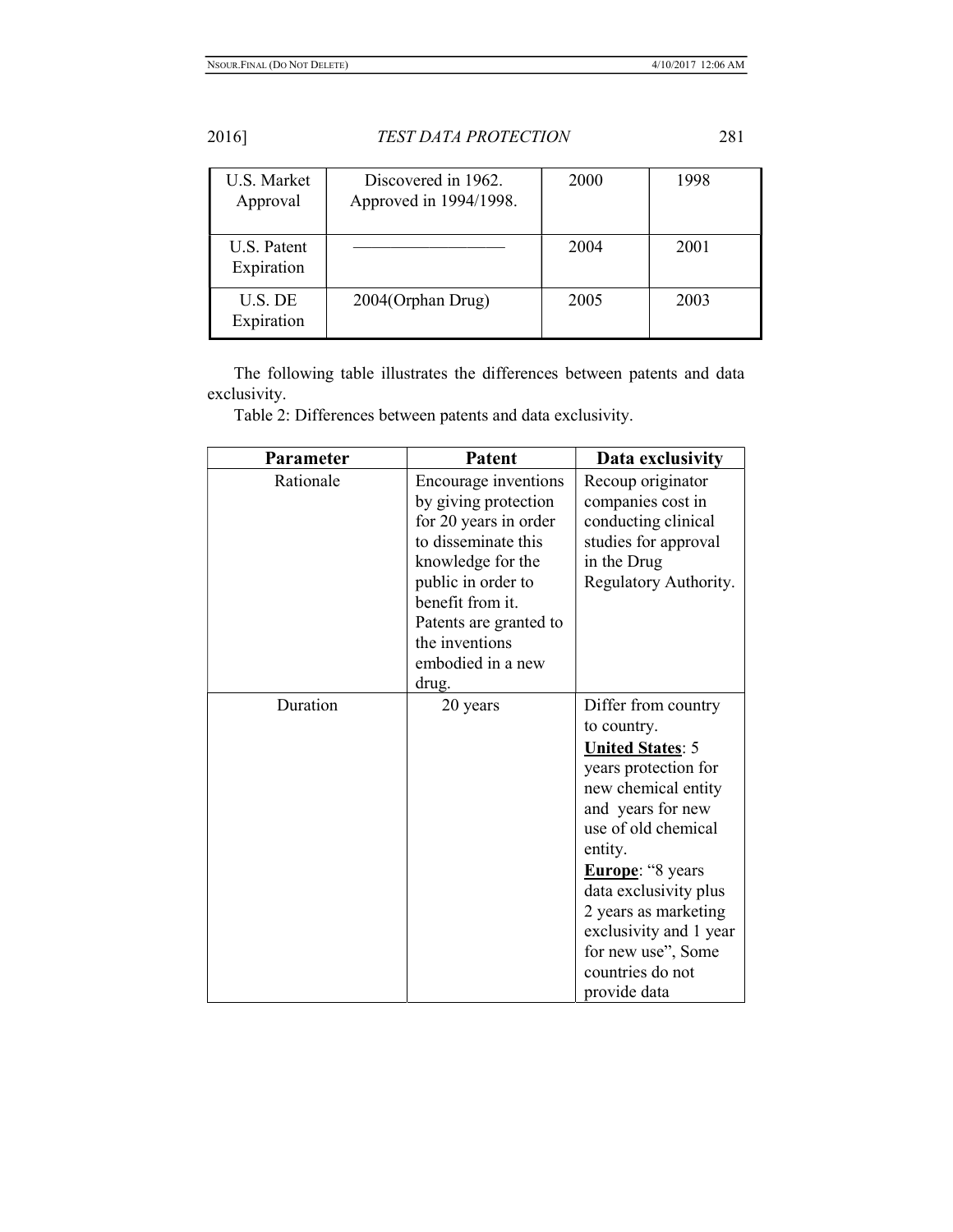|                                        |                                                                                                                                                                                                                                      | exclusivity.                                                                                                                  |
|----------------------------------------|--------------------------------------------------------------------------------------------------------------------------------------------------------------------------------------------------------------------------------------|-------------------------------------------------------------------------------------------------------------------------------|
| Competent authority                    | Patent Office/                                                                                                                                                                                                                       | Drug Regulatory                                                                                                               |
|                                        | Ministry of Industry.                                                                                                                                                                                                                | Authority                                                                                                                     |
| Costs and administrative<br>procedure  | Application fees and<br>it should be paid<br>annually to maintain<br>the patent or<br>otherwise it will be                                                                                                                           | No fees or<br>follow-up needed                                                                                                |
| <b>Granting Procedure</b>              | invalid<br>Applicant should<br>apply for patent in the<br>competent authority<br>and then this<br>application will be<br>studied to check if the<br>patent application<br>fulfills the criteria<br>then it can be granted<br>or not. | Automatic right is<br>conferred from the<br>date of marketing<br>approval without any<br>request or<br>application.           |
| Preventing Generic<br>Product Approval | Generic company can<br>submit its registration<br>application to the<br>DRA and the DRA<br>can grant him<br>marketing approval.<br>Patent holder can stop<br>the registration<br>process, only by<br>placing a law suit              | The DRA will<br>prevent the marketing<br>approval of any<br>generic product till<br>the end of the data<br>exclusivity period |
| Conditions                             | Protects an invention,<br>which must be novel,<br>non-obvious and<br>capable of industrial<br>applications.                                                                                                                          | New chemical entity.<br>Undisclosed<br>information.<br>Considerable efforts.<br>Condition of<br>marketing approval.           |
| Public health/<br>compulsory license   | Compulsory license<br>can be issued to<br>protect public health<br>so a generic product<br>can be produced.                                                                                                                          | Compulsory license<br>will not stop data<br>exclusivity.                                                                      |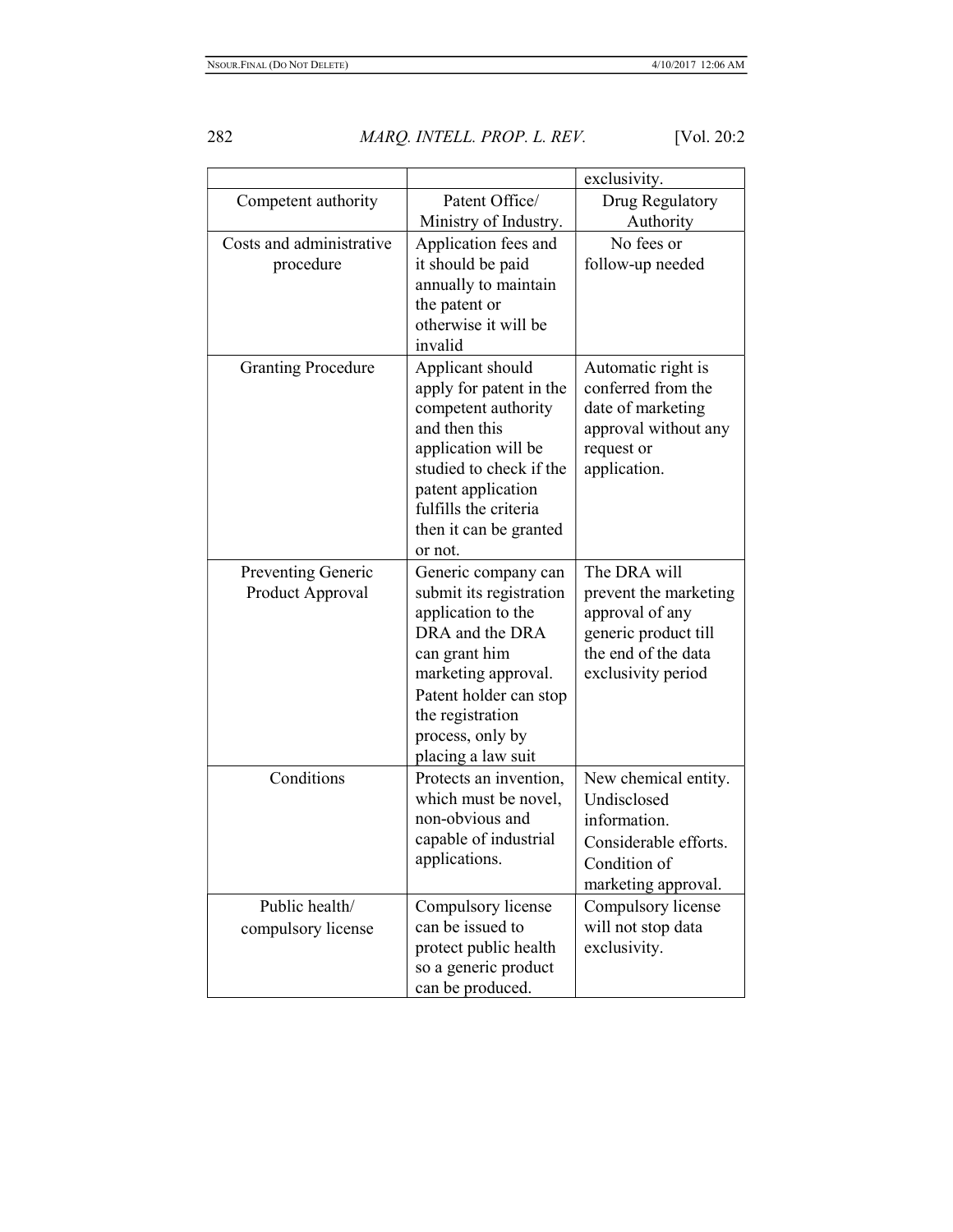#### 2. Effect of Data Exclusivity on Compulsory License

Data exclusivity represents a barrier for generic product approval, even if a compulsory license is issued for this product.<sup>113</sup> Compulsory licenses were conceived by the Council of TRIPs in August of 2003 in order to solve the problem raised by the Doha Declaration.<sup>114</sup> The Doha Declaration emphasized members' right to access to medicine to all, in this declaration it reconfirms member's ability to issue compulsory licenses and to permit parallel importation. Additionally, it proposed the extension of the transition period to implement and enforce patents in the least developed countries and their obligation to comply with data protection and mailbox-market-exclusivity rules.<sup>115</sup> The gap in the Doha Declaration was that it did not limit the rights conferred by Article 39.3 of the TRIPS Agreement in case of issuance of compulsory license.<sup>116</sup>

In past years, Canada issued compulsory licenses as a means to promote the generic pharmaceutical industry. Therefore, the United States targeted this system in 1987, with Canada ultimately acquiescing to U.S. pressure by passing Bill C-22, legislation that had the effect of weakening the compulsory license system as a whole.<sup>117</sup> Nevertheless, Canada has established the PMPRB.<sup>118</sup> This independent body monitors the potential increase in drug prices. If excessive prices were to be found, then they can remove the protection against compulsory license.<sup>119</sup>

 In a country providing protection under data exclusivity regime, it will be difficult to implement the compulsory licensing system unless there is a clear provision to waive data exclusivity in the case of a compulsory license.<sup>120</sup> Chile has implemented this in article  $91(b)$  through (e) of Decree 153 (2005).<sup>121</sup> This article listed four grounds under which data protection could be revoked, one of which is in the case of compulsory license issuance. Regarding this

<sup>113.</sup> Brook K. Baker, Ending Drug Registration Apartheid: Taming Data Exclusivity and Patent/Registration Linkage, 34 AM. J.L. & MED. 303, 320–21 (2008).

<sup>114.</sup> Id.

<sup>115.</sup> Id.

<sup>116.</sup> Id.

<sup>117.</sup> See Canada. Parliament. House of Commons. 41st Parliament, 2nd Session, 2013–2014, Bill C-22.

<sup>118.</sup> PMPRB, PATENTED MEDICINES PRICES REVIEW BOARD: ANNUAL REPORT 2013, available at http://www.pmprb-cepmb.gc.ca/CMFiles/Publications/Annual%20Reports/2013/2013- Annual-Report\_2013-09-15\_EN.pdf.

<sup>119.</sup> Katherine M. Van Maren, Bartering with a Nation's Health or Improving Access to Pharmaceuticals? The United States-Australia Free Trade Agreement, 14 PAC. RIM. L. & POL'Y J. 801, 812 (2004).

<sup>120.</sup> Weissman, supra note 14, at 201.

<sup>121.</sup> See Chile's Decree 153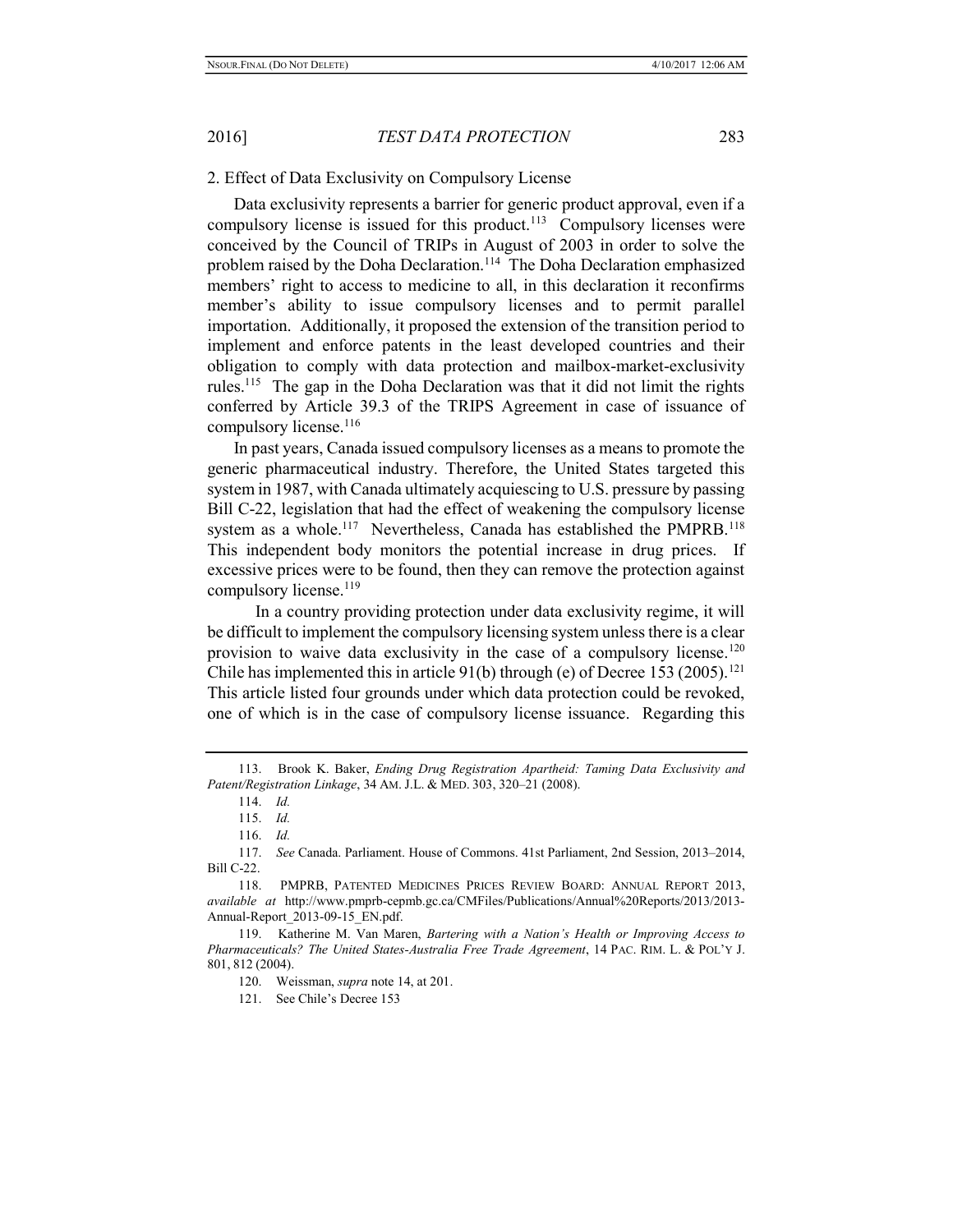exception to data exclusivity's reach, the U.S. Trade Representative (USTR) included Chile on the priority watch list. The USTR and big Pharma use the watch list and bilateral agreements as their weapon to impose data exclusivity and a linkage system.<sup>122</sup> In 2006, the USTR placed forty-eight countries on the priority watch list, twenty-five of which were criticized for data exclusivity and patent-registration linkage.<sup>123</sup>

 Avoiding the ire of the U.S., and in contrast to Chile's position on scope of data exclusivity protection, the European Commissioner confirmed that a data exclusivity regime would disallow, or at least delay, European member states from using compulsory licenses to permit the market entry of a generic alternative to Tamiflu in case of a Bird Flu pandemic.<sup>124</sup>

 Developing countries have requested assurances that data exclusivity and patent/registration linkage will not prevent the use of TRIPS flexibilities as a compulsory license.<sup>125</sup> Therefore, the USTR issued side letters that reassure that the IPR provisions of the FTAs will not prevent access to medicines for all.<sup>126</sup>

Developing countries should resist efforts by the United States to implement registration-related IPRs.<sup>127</sup> If countries have already incorporated these provisions, as with Jordan, they should instead revise their national laws in order to mitigate the effects of these clauses based on the new trade policy of the United States for data exclusivity to allow exceptions to promote public health and access to medicines conforming to TRIPS and Doha Declaration.<sup>128</sup>

# D. Public Health Variants of the Data-Exclusivity Approach

 Despite the data exclusivity's privileging of originator companies, there are seven variants that may decrease the harmful effects of data exclusivity.<sup>129</sup> Unfortunately, some of these variants cannot be applied by some countries because of obligations found within their bilateral agreements.<sup>130</sup> These variants are:

<sup>122.</sup> Baker, supra note 113, at 300.

<sup>123.</sup> Id; IFPMA, supra note 84.

<sup>124.</sup> Judit Sanjuan et al., Protection of Pharmaceutical Test Data: A Policy Proposal, KEI RESEARCH PAPER 1 (Nov. 21, 2006), available at http://www.cptech.org/ip/health/data/CPTech-Test-Data.pdf.

<sup>125.</sup> Id.

<sup>126.</sup> Id. at 331.

<sup>127.</sup> Id.

<sup>128.</sup> Id. at 342.

<sup>129.</sup> Correa, Protecting Test Data, supra note 88, at 11-12.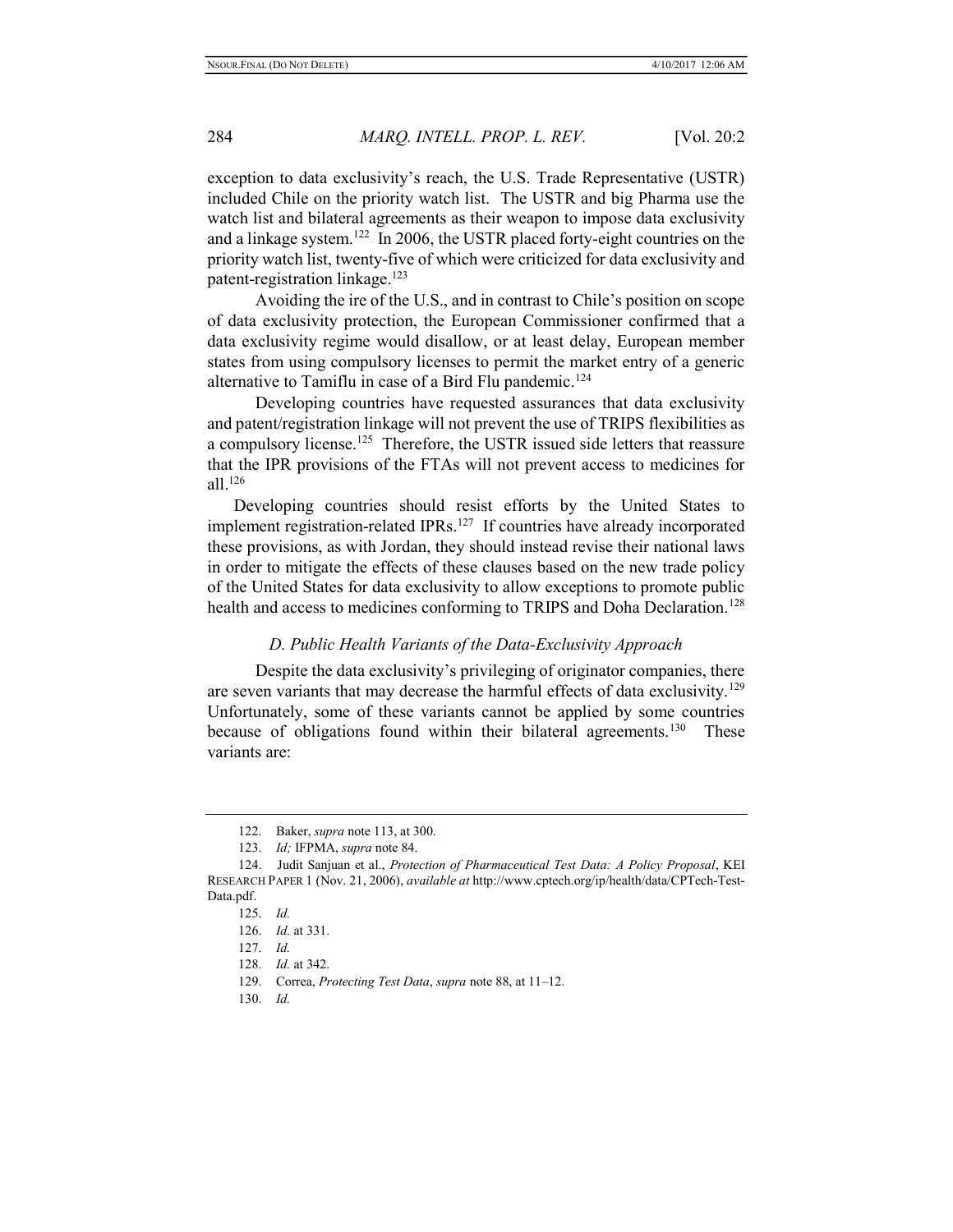- 1. New Chemical Entities (NCEs): Restrict data exclusivity to New Chemical Entities (NCEs), this variant is in compliance with Article 39.3 of the TRIPS Agreement. This excludes new uses of old chemical entities, new dosage forms or new methods of administering drugs. $^{131}$
- 2. Unpublished Information: Data exclusivity will be restricted to unpublished information.<sup>132</sup> If the test data was published, then the generic companies can rely on this published data to prove the safety and efficacy in order to obtain the marketing approval by conducting the bioequivalence study only.<sup>133</sup> Weissman said "tying data exclusivity to lack of disclosure gives pharmaceutical companies an incentive not to publish their clinical testing data."<sup>134</sup> Unitectra is a Swiss technology transfer organization that supports scientists from Basel;<sup>135</sup> Bern and Zurich Universities to commercialize their research results.<sup>136</sup> This organization ensures that researchers' rights to publish research results and the university will reserve the full publication rights, which will be delayed for a period of three months to enable the collaborating company to apply for patents.<sup>137</sup> If the commercial company did not publish the research within one year, then the collaborating university has the right to do so to facilitate data sharing.<sup>138</sup>
- 3. Waiving data-exclusivity protection in cases of compulsory licensing: In case of the issuance of a compulsory license, the generic company is still required to submit clinical trials.<sup>139</sup> Therefore, data exclusivity should be waived in such cases. $140$
- 4. Waive data exclusivity protection in cases of having patent: $141$ The basis of this waiver is that the originator will recoup his investment through the product patent, with no need for data exclusivity.<sup>142</sup>
- 5. Compulsory licensing system for registration data: The proposal in this case is that countries should be free to determine conditions under which compulsory licenses should be granted over

- 138. Adanda, supra note 10, at 168–70.
- 139. Id.
- 140. Id.
- 141. Id.
- 142. Id.

<sup>131.</sup> Id.

<sup>132.</sup> Adanda, supra note 10, at 168–70.

<sup>133.</sup> Id.

<sup>134.</sup> Id.

<sup>135.</sup> Id.

<sup>136.</sup> Id.

<sup>137.</sup> Id.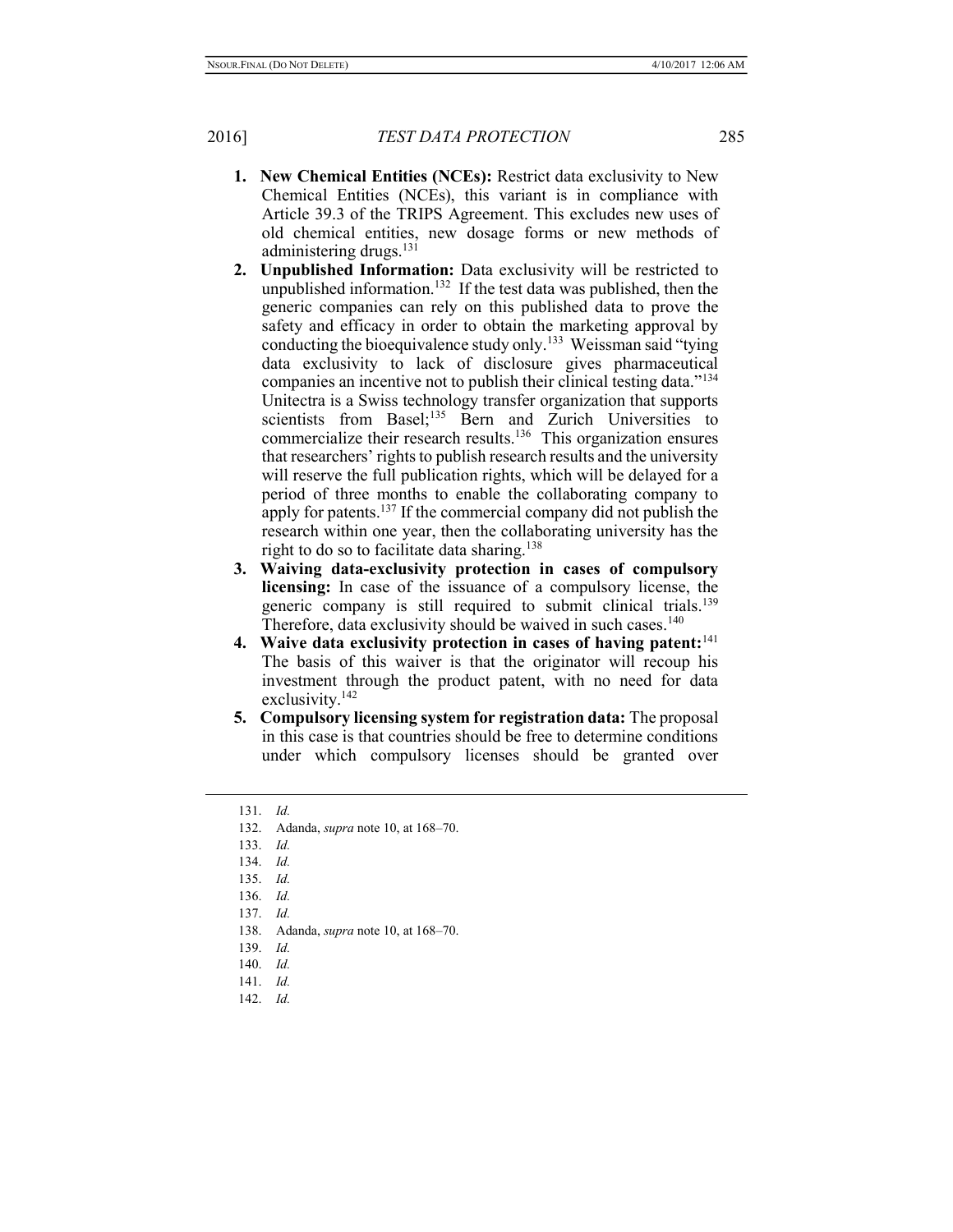registration data.<sup>143</sup> Jordan cannot apply this variant, as the grounds for issuing compulsory license is specified in the JOR-US FTA.<sup>144</sup>

- 6. Shortening the term of data exclusivity: Weissman stated that any country can decide to shorten the exclusivity years as the five or ten years were not based on any criteria.<sup>145</sup>
- 7. Start date of data exclusivity: a country can consider the start date for granting data exclusivity is the first registration of the product worldwide.<sup>146</sup>

These seven variants will ensure fair access to clinical data and it will reserve the intellectual right properties.<sup>147</sup>

# III. TEST DATA PROTECTION IMPLEMENTATION IN DIFFERENT COUNTRIES

Members of the WTO have applied the obligation of TRIPS Article 39.3 in different ways that suited their needs and interests.<sup>148</sup> The United States and the European Union have applied the data exclusivity approach even prior to the TRIPS agreement. According to the International Federation of Pharmaceutical Manufacturers Association (IFPMA), many countries have entered into bilateral or regional agreements, or adopted into their legislation data exclusivity regime to protect test data against unfair commercial use and disclosure.<sup>149</sup> It should be noted that some countries, such as India, did not apply the data exclusivity approach through relying into the marketing approval of other countries.<sup>150</sup>

I will discuss the practical implementation of different approaches of test data protection in the following countries:

United States: The first country implemented data exclusivity system in 1984. Many originator companies are based in the United States. Also, the United States has signed many bilateral agreements with the intent of encouraging other countries to follow suit by implementing their own data exclusivity approach.

Canada: A developed country famous for its generic industry,

149. G. Lee Skillington & Eric M. Solovy, The Protection of Test and Other Data Required by Article 39.3 of the TRIPS Agreement, 24 NW. J. INT'L L. & BUS. 1, 49 (2003).

<sup>143.</sup> Id.

<sup>144.</sup> Id.

<sup>145.</sup> Id.

<sup>146.</sup> Id.

<sup>147.</sup> Id.

<sup>148.</sup> SATWANT REDDY & GURDIAL SINGH SANDHU, REPORT OF STEPS TO BE TAKEN BY GOVERNMENT OF INDIA IN THE CONTEXT OF DATA PROTECTION PROVISIONS OF ARTICLE 39.3 OF TRIPS AGREEMENT 13–15 (2007), available at http://chemicals.nic.in/DPBooklet.pdf.

<sup>150.</sup> REDDY & SANDHU, supra note 148, at 13–15.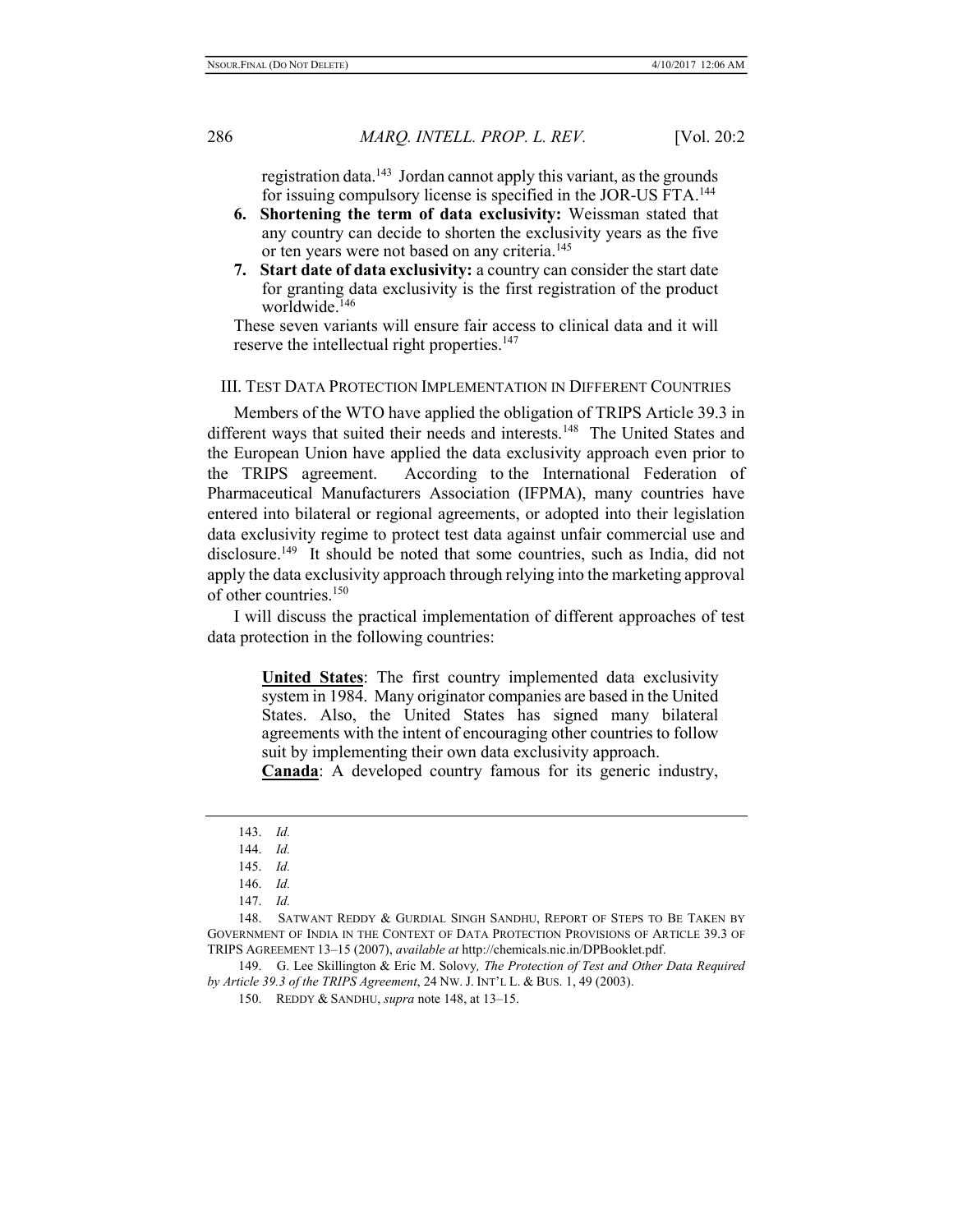which adopted the data exclusivity approach in 1995 as a means to fulfill obligations required by NAFTA.

The European Union: Many originator companies are based in the European Union; therefore, they have implemented data exclusivity approach in 1987.

India: Famous for its generic industry and has been listed on the special 301 Priority Watch List since 1989. The practice in India is to rely on other countries approval without requesting test data. Egypt: A developing Arab country, considers the reliance on the originator submitted data of the originator product to approve a generic product is not an act of unfair commercial use.

## A. United States

Grounded in the Hatch-Waxman Act,<sup>151</sup> data exclusivity became the chosen system in the United States beginning in1984.<sup>152</sup> The Hatch-Waxman Act aimed to balance the rights of the originator company, so as to encourage them to invest more in discovering new products, with the need for access to medicine through the approval of generic companies.<sup>153</sup> This act provides data exclusivity for five years for NCEs, calculated from the date of marketing approval of the originator's product, and three years for new clinical information.<sup>154</sup> Moreover, this act lengthened the patent duration from seventeen to twenty and granted a five-year patent term extension in order to compensate originators for administrative delays in patent registration.<sup>155</sup>

In addition to the Hatch-Waxman Act there are two further types of marketing exclusivity: orphan drug exclusivity and pediatric exclusivity.<sup>156</sup>

In the U.S., a five-year data exclusivity period is codified by federal statute,<sup>157</sup> and provides that, during this five year exclusivity, the generic company cannot apply for registration of its generic.<sup>158</sup> In practice, the generic product's market entry will usually be delayed by approximately six-and-a-half

<sup>151.</sup> Drug Price Competition and Patent Term Restoration Act of 1984, Pub. L. No. 98-417, § 101, 98 Stat. 1585 (codified as amended at 21 U.S.C. § 355 (2012) and 35 U.S.C. § 156) [hereinafter Wax-Hatchman Act].

<sup>152.</sup> Shreya Matilal, Do Developing Countries Need a Pharmaceutical Data-exclusivity Regime? 32 EUR. INTELL. PROP. REV. 268, 269 (2010).

<sup>153.</sup> Daniel Acquah, Extending the Limits of Protection of Pharmaceutical Patents and Data Outside the EU—Is There a Need to Rebalance? 45 INT'L REV. INTELL. PROP. & COMP. L. 256, 260– 61 (2014).

<sup>154.</sup> Id.

<sup>155.</sup> Id.

<sup>156.</sup> Junod, *supra* note 5, at 488–89.

<sup>157. 21</sup> U.S.C. § 355(c)(3)(D)(ii); 21 U.S.C. § 355(j)(5)(D)(ii) (2012).

<sup>158.</sup> Junod, supra note 5, at 493.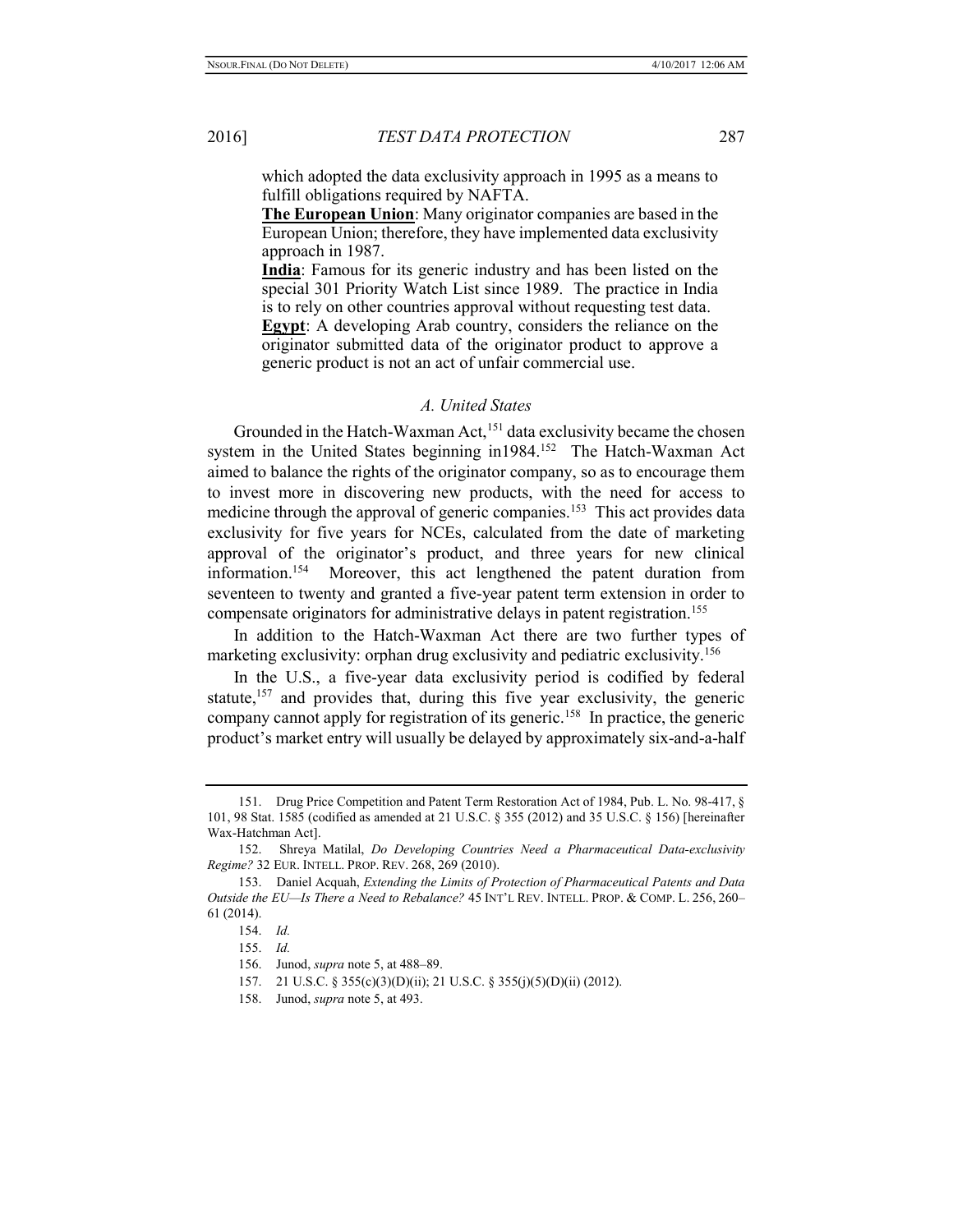years. This additional delay results because the FDA typically takes eighteen months to consider a generic candidate's application,<sup>159</sup> though the only condition that a generic producer must satisfy is to have a new chemical entity that had not previously been approved by the FDA.<sup>160</sup> This marketing exclusivity is considered to be a very strong form of protection because it cannot be challenged, unlike a granted patent.<sup>161</sup> The only case where the exclusivity period is reduced to four years is in the event a generic company challenges the validity of the patent and applies for certificate IV.

As noted in the foregoing paragraph, the sole condition to be met predicate to the five-year exclusivity grant is that the product must be a new chemical entity that has never been approved in the  $FDA$ ;<sup>162</sup> thus, an applicant need not provide any evidence of significant therapeutic advance or innovation. This application is usually submitted through a  $505(b)(1)$  NDA application. Ester and salt forms of a compound are not considered to be new chemical entities.<sup>163</sup> An enantiomer version of the racemate drug is also not considered to be as new chemical entity, but at best it may receive three years of exclusivity.<sup>164</sup>

As with the five-year data exclusivity period, the corresponding three-year period of marketing exclusivity for new clinical information is incorporated by federal statute.<sup>165</sup> Unlike the five-year exclusivity period, however, a generic company can apply for its ANDA file during the three-year exclusivity period, and get tentative approval. This perk of the three-year period is available to both originator and generic companies.<sup>166</sup> The new changes that can benefit from the three-year exclusivity period are new indication, new strength, and new dosage form, new routes of administration, new dosage schedule and new studied population.<sup>167</sup>

A generic company can benefit from this marketing regime if it submits its own data. Other conditions must be met to receive the three years of data exclusivity, including the requirement that the applicant should sponsor or conduct clinical trials that are germane to the data the producer must provide the regulatory authority in order to get approval of this new change.<sup>168</sup>

This marketing exclusivity only protects the new change and not the already

- 165. 21 U.S.C. § 355(c)(3)(D)(ii), (j)(5)(D)(ii) (2012).
- 166. Junod, supra note 5, at 494.
- 167. Id.
- 168. Id.

<sup>159.</sup> Id.

<sup>160.</sup> Id.

<sup>161.</sup> Id. at 492.

<sup>162.</sup> Id. at 494.

<sup>163.</sup> Id.

<sup>164.</sup> Junod, supra note 5, at 495.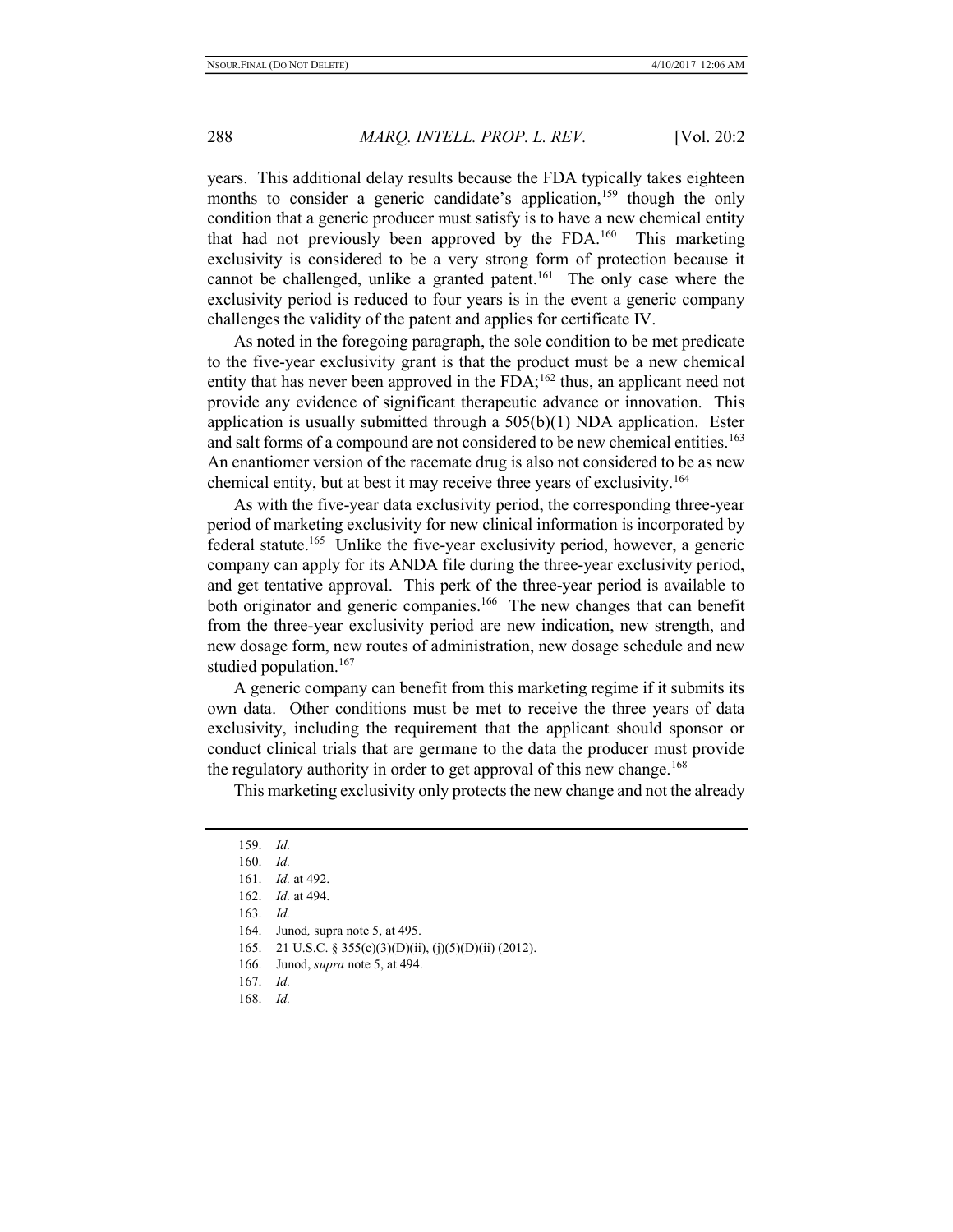approved drug; so a generic company can market its product without the new addition.<sup>169</sup>

The originator companies based in the United States are requesting a longer exclusivity period, like the one available in the European Union: that is, to extend the exclusivity period to ten years.<sup>170</sup>

The marketing exclusivity information is available in the Orange Book website.<sup>171</sup>

## B. Canada

In 1995, Canada implemented data exclusivity system into section C.08.004.1 of its Food and Drug Regulations. This incorporation was a result of the obligations required by NAFTA.<sup>172</sup> Specifically, Article 1711 of NAFTA requires the protection of confidential information submitted for governmental authorities for the purpose of approving a pharmaceutical product for five years.<sup>173</sup> This was weakened by the judicial ruling of the Federal Court of Appeal in 1998 in the case of Bayer Inc. v. Canada. The court held that the approval of a generic product on the basis of proving equivalency with the originator product with the bioequivalence study is not considered as reliance.<sup>174</sup> In this case, Bayer had filed a new drug submission (Drug X) for a new product that had no patent and which had as its active ingredient one used previously in Drug Z, used for the treatment of certain animal disease.<sup>175</sup> Furthermore, the same active ingredient was used in Drug Y outside Canada to treat another human disease other than the one applied by Bayer.<sup>176</sup> The issue in this case was whether to grant Bayer the five-year exclusivity period as per Canadian law, or whether to deny protection in this instance, since the active ingredient was already approved in Drug Z for animal disease. The court held that the relevant law was applicable to Drug X.

The aforementioned judicial interpretation broadens the application of data exclusivity to those drugs approved in Canada but not for human diseases. Subsequently, the Federal Court of Appeal held that Section C.08.004.1 does

<sup>169.</sup> Id. at 496.

<sup>170.</sup> Id.

<sup>171.</sup> Id.

<sup>172.</sup> Pei-kan Yang, Current Development of Canada's Data Exclusivity Regime: How Does Canada React to NAFTA, TRIPS and Dangle Between Pharmaceutical Innovation and Public Health? 4 ASIAN J. WTO & INT'L HEALTH L. & POL'Y 65, 65 (2009).

<sup>173.</sup> Food and Drug Law Group, Blake, Cassels & Graydon, Developments in Canadian Law Relating to Food, Drugs, Devices, and Cosmetics as of December 1992, 49 FOOD & DRUG L.J. 323, 335 (1994).

<sup>174.</sup> Yang supra note 172, at 65.

<sup>175.</sup> Id.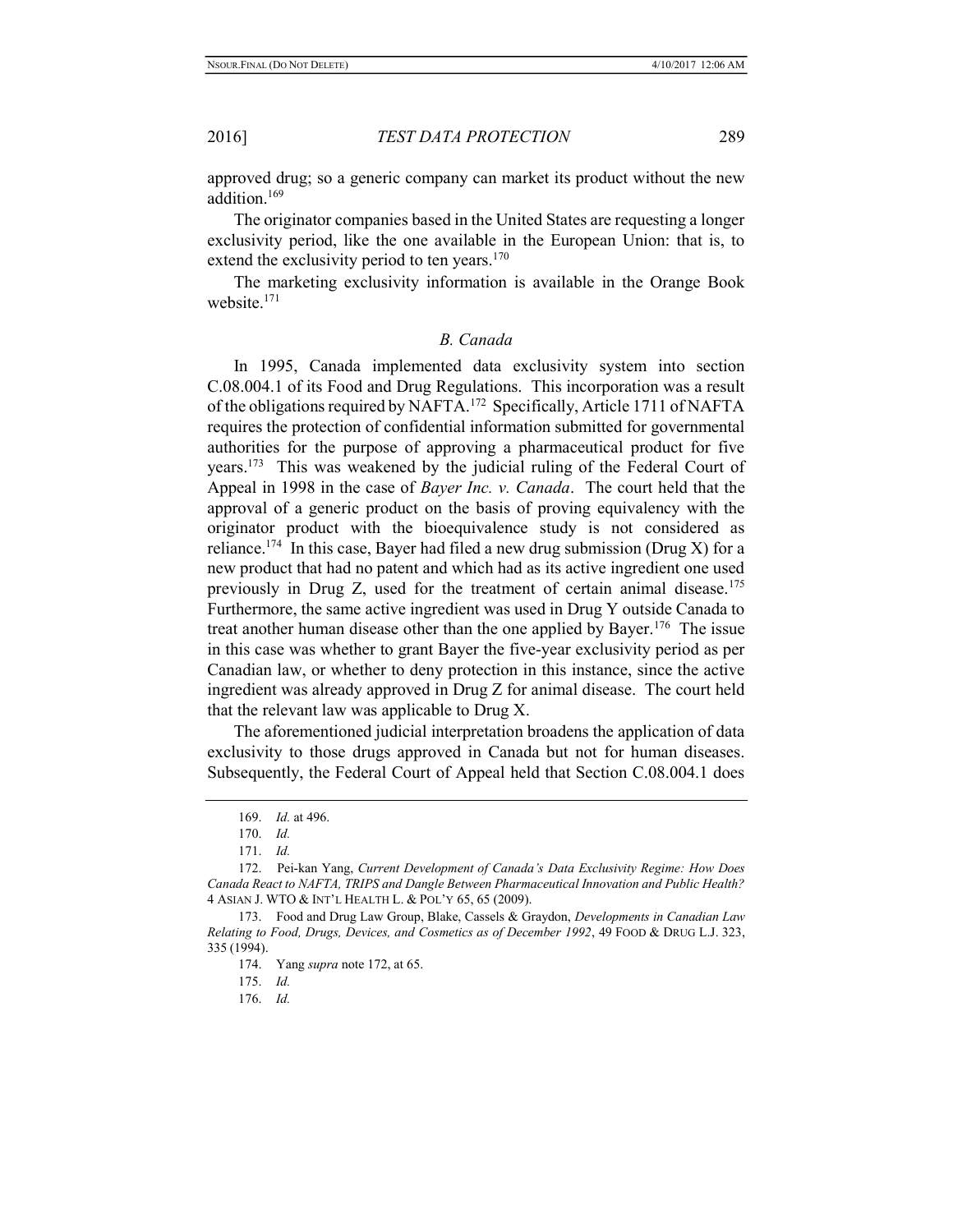not apply if the Minister did not physically examine the originator test data when approving a generic product.<sup>177</sup> Therefore, the Minister can approve a generic product based on the bioequivalence study before the five-year period has elapsed.<sup>178</sup> This rule was criticized by the Pharmaceutical Research and Manufacturers of America (PhRMA), which declared that this rule was not consistent with Canada's NAFTA obligations; consequently, the United States included Canada on its Special 301 Watch List in 2003.<sup>179</sup>

As a result of this pressure, the Canadian government amended its regulation in 2006.<sup>180</sup> The new amendments extended the data exclusivity to eight years for a new chemical entity and six months for pediatric studies. Also, it has extended the concept of reliance to cover the governmental examination of test data when approving a generic product. Additionally, the generic company cannot file its product for six of the eight years in the exclusivity period, to then be followed by a two-year no-marketing period. These amendments have been criticized for their negative impact on access to affordable medicines.<sup>181</sup>

Despite such criticisms, however, the new amendments do contain some provisions that mitigate the negative impact of data exclusivity, such as narrowing the scope of protection to innovative drugs, meaning that new indications or dosage forms are not entitled to data exclusivity.<sup>182</sup> An innovative drug is defined as "a drug that contains a medicinal ingredient not previously approved in a drug by the Minister and that is not a variation of a previously approved medicinal ingredient such as a salt, ester, enantiomer, solvate or polymorph."<sup>183</sup> The new data exclusivity regime is only applicable for innovative drugs that are marketed in Canada; if it was withdrawn from the market no data exclusivity will be offered.<sup>184</sup> It should be noted in this context that an active ingredient that has been previously approved will not be granted the data exclusivity period

Additionally, the new amendments encourage pediatric research by including a six-month exclusivity protection period if the generic producer's application was filed within the first five years of the eight-year period.<sup>185</sup> The new amendments allow the generic company to file under Canada's Access to

183. Id.

<sup>177.</sup> Id.

<sup>178.</sup> Id.

<sup>179.</sup> Id.

<sup>180.</sup> Yang supra note 172, at 65.

<sup>181.</sup> Id.

<sup>182.</sup> Id.

<sup>184.</sup> Id.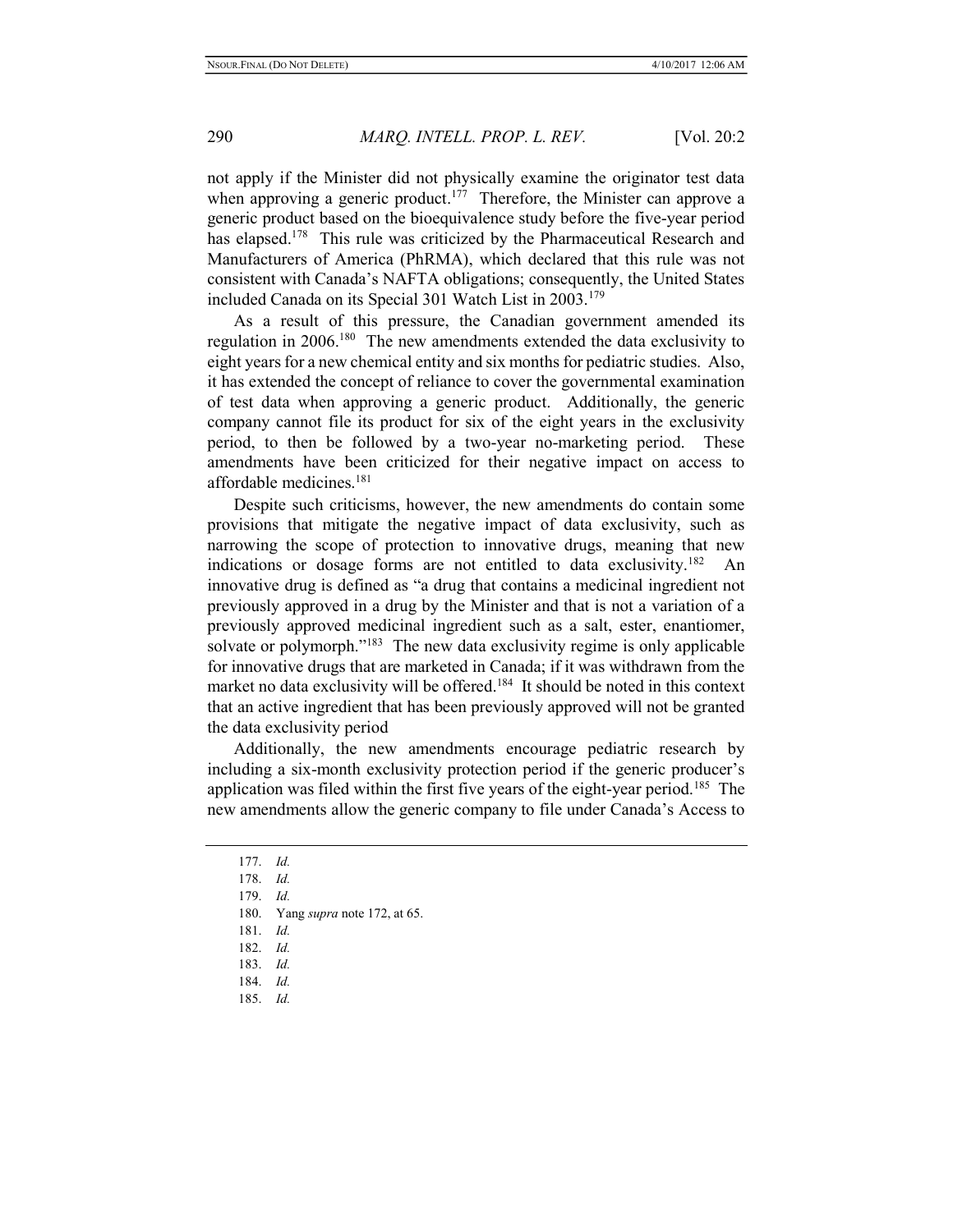Medicines Regime (CAMR), during the new filing period of the six years. CAMR is only applicable to generic medicines imported to treat HIV/AIDS and malaria and other medicines to developing and least developed countries. This is grounded in C.07.003, Division 7 of Food and Drug Regulation entitled "Sale of Drugs for the Purposes of Implementing the General Council Decision".<sup>186</sup>

# C. The European Union

Prior to adopting the data exclusivity approach, the European Union protected pharmaceutical test data through established trade secrets law, with Union members employing different approaches to implementation.<sup>187</sup> In 1987, the E.U. introduced the data exclusivity period, in which a generic product that is "essentially similar"<sup>188</sup> may rely on the test data of the originator product after the expiration of the data exclusivity period. The stated reason for this exclusivity period was in order to give the originator protection in countries that did not grant patents for medicinal products, $189$  such as in countries like Spain and Portugal that did not grant patents until 1992. However, this rationale for mandating an exclusivity period is no longer applicable, as all the European countries grant strong patent protection to medicinal products.<sup>190</sup> The directive of the data exclusivity was consolidated in 2001 in a single Code Directive 2001/83/EC.<sup>191</sup> Data exclusivity is included in Article 10.1(a)(iii) of this Code Within the E.U.'s approach, the data exclusivity starts from the time of the first marketing approval of a medicinal product in any country maintaining membership in the E.U. There are four durations of data exclusivity provided by this article: $192$ 

Ten-year mandatory period: for medicinal products that are approved through the centralized procedure at EMEA which is "high-tech" products. High-tech products are biotechnology and products that represent a significant innovation or therapeutic advance.<sup>193</sup>

<sup>186.</sup> Id.

<sup>187.</sup> Matital, supra note 152, at 270. See also Sanjuan, supra note 124.

<sup>188.</sup> See Sanjuan, supra note 124.

<sup>189.</sup> Junod, supra note 5, at 205.

<sup>190.</sup> Id. at 502.

<sup>191.</sup> Directive 2001/83, of the European Parliament and of the Council of 6 November 2001 on the Community Code Relating to Medicinal Products for Human Use, 2001 O.J. (L 311), 67 (EC), replacing Council Directive  $87/21$ , 1987 O.J. (L 015) 36 (EC), *available at http://eur*lex.europa.eu/LexUriServ/LexUriServ.do?uri=OJ:L:2001:311:0067:0128:en:PDF.

<sup>192.</sup> Junod, supra note 5, at 503–04.

<sup>193.</sup> Id.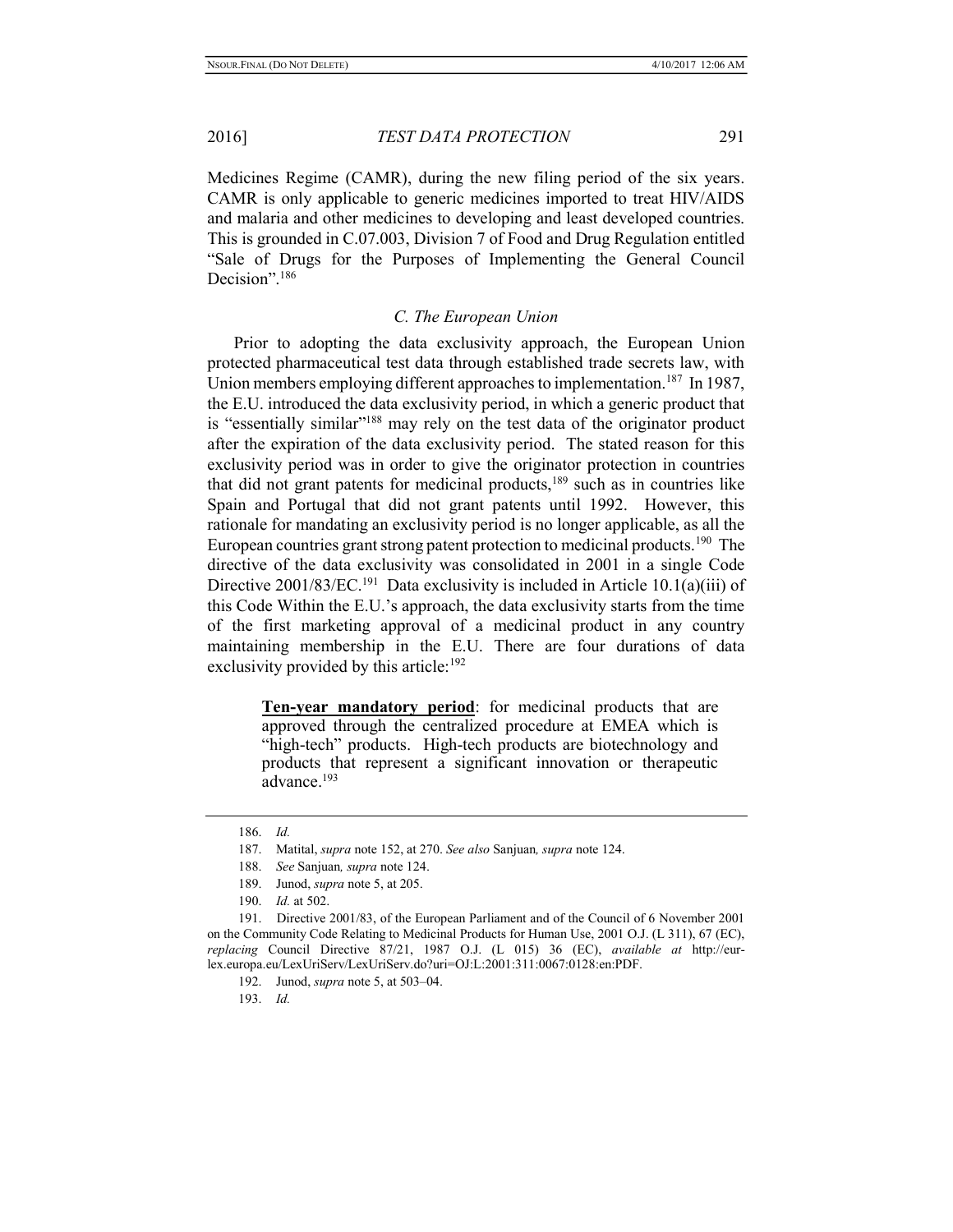Six-year minimum period: for all medicinal products approved through either national or mutual recognition procedures.<sup>194</sup>

Six-year minimum period capped by the patent duration: Greece, Spain and Portugal have chosen this option of data exclusivity period. If a supplementary protection certificate is issued to cap for this period at the instant the patent protecting the medicinal product expires.<sup>195</sup>

Ten-year optional period: members can either apply six or ten year data exclusivity period's. Extension of the period to ten years should be based on the necessity of public health and applied for all medicinal products without any discrimination.<sup>196</sup> Members applied this duration are Belgium, Germany, France, Italy, the Netherlands, Sweden, the United Kingdom, and Luxembourg. The notion of "reliance" refers to reliance of the agency in the originator test data when approving the generic product which is similar to the United States interpretation.<sup>197</sup>

The only requirement needed to grant data exclusivity in the European Union is that it must be a new medicinal product. This directive does not require that NCEs under consideration receive prior .<sup>198</sup>

Unlike the United States, the European Union did not grant data exclusivity periods for the modification of the same medicinal product, such as with new indications. Additionally, in the European Union, a generic product can be marketed with the new modification after the expiration of the data exclusivity period granted to the original originator product.<sup>199</sup> That approach was confirmed by the decision of the European Court of Justice in 1998.<sup>200</sup>

In July 2001 the European Union initiated a revision of its legislation related to pharmaceuticals, including data exclusivity.<sup>201</sup> The originator companies requested the harmonization of the data exclusivity period to be ten years, $202$  as the different durations created confusion.<sup>203</sup> They also requested three years of data exclusivity for the modifications done on original medicinal products such as new indications, an approach similar to that of the United

198. Junod, supra note 5, at 506.

<sup>194.</sup> Id.

<sup>195.</sup> Id.

<sup>196.</sup> Id.

<sup>197.</sup> Id. at 506.

<sup>199.</sup> Id.

<sup>200.</sup> Id. at 508.

<sup>201.</sup> Id. at 511–14.

<sup>202.</sup> Id.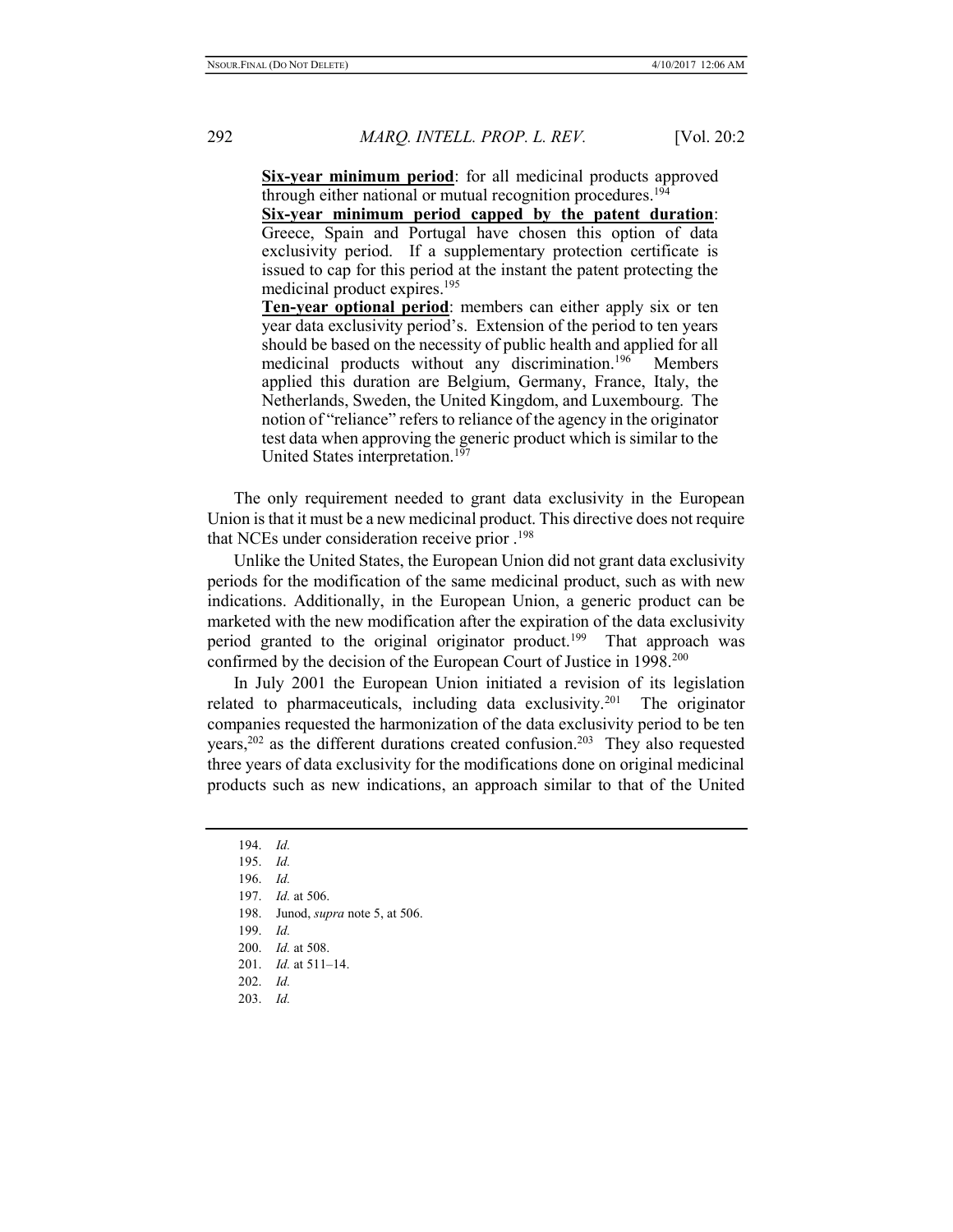States.<sup>204</sup> While the European generic industry requested the harmonization of the data exclusivity period between all the European Union members to be five years similar to the United States $^{205}$  and rejected the line extension exclusivity period based on the decision held by the European Court of Justice in 1998.<sup>206</sup> In April 2004 the revised directive was published, and the implementation date was in October 30 2005.<sup>207</sup>

The new revised directive is applicable to all new drugs approved through either centralized or mutual recognition procedure.<sup>208</sup> The new formula is  $8+2+1;^{209}$  the data exclusivity will last for eight years from the time of marketing approval of the originator product, followed by two years of marketing exclusivity in which the generic product can be filed but cannot be marketed until the end of the ten-year period.<sup>210</sup> The generic company can market its product even if the originator product was withdrawn from the market.<sup>211</sup> A *Bolar* provision was added allowing the generic companies to do their tests before the expiration of the related patent.<sup>212</sup> New use was granted an additional year of data exclusivity for one time only, provided two conditions are met: first, the product must have been submitted for approval during the first eight years of the data exclusivity period; and, second, the new use must have significant clinical benefit as compared to the existing usage.<sup>213</sup> Other modifications such as new dosage form or new strengths were not eligible for this period.<sup>214</sup> During the additional one-year new use exclusivity period, the generic product cannot be marketed even for the old use.<sup>215</sup>

Additionally, switching from  $Rx$  (prescription) to  $OTC$  (over-the counter) will be granted one-year protection period if the switch was based on significant clinical or preclinical testing.<sup>216</sup> The generic company can market its product as a prescription product.<sup>217</sup>

- 209. Id.
- 210. Junod, supra note 5, at 511–14.
- 211. Id.
- 212. Id.
- 213 Id.
- 214. Id.
- 215. Id.
- 216. Junod, supra note 5, at 511–14.
- 217. Id.

<sup>204.</sup> Junod, *supra* note 5, at 511–14.

<sup>205.</sup> Id.

<sup>206.</sup> Id.

<sup>207.</sup> Id.

<sup>208.</sup> Id.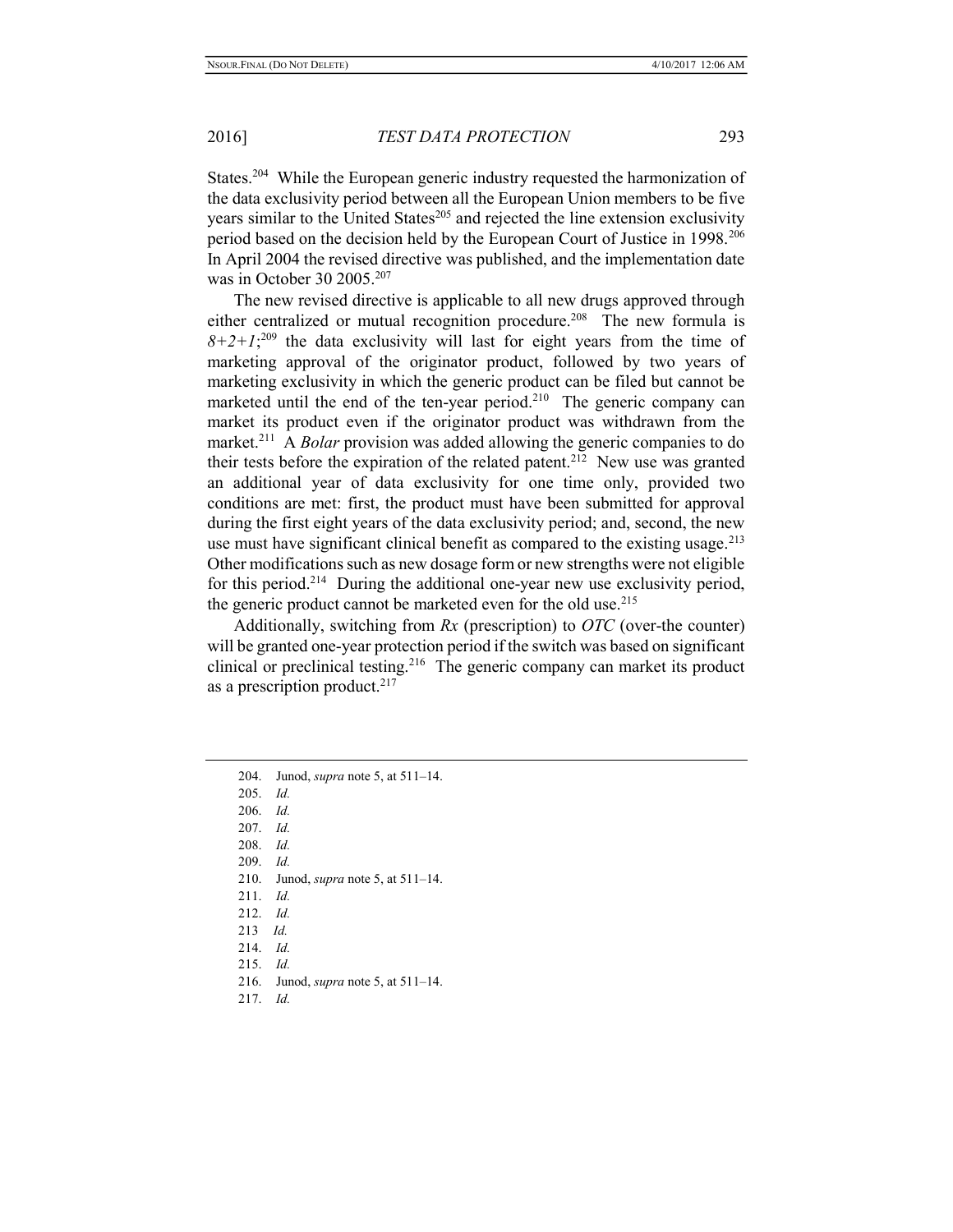# D. India

There is no distinct law to protect the disclosure of confidential information in India;<sup>218</sup> existing provisions regarding the undisclosed information of pharmaceuticals can be found in India's Drugs and Cosmetics Rules, 1945 (as corrected up to November 30, 2004) rule  $53^{219}$  provides that the drug regulator should not disclose any confidential information to a third party without prior written approval from relevant superior officials.<sup>220</sup> In addition, India has implemented many rules related to patents that aim to increase access to medicines while still complying with TRIPS obligations; such obligations include restricting the scope of patentability, increasing the grounds for compulsory license issuance.<sup>221</sup> Since 2007, the European Union and India have been in negotiations to reach consensus on the terms of a bilateral agreement between the two countries; however, as of now, these negotiations have failed to produce any such agreement.<sup>222</sup>

In 2005, India's Ministry of Health and Family Welfare amended Schedule Y of the Drugs and Cosmetics Rules  $(2005)$ .<sup>223</sup> These new amendments waive the requirements of the toxicological and clinical of new drugs for life threatening diseases, as deemed appropriate by the drug regulator.<sup>224</sup> In 2004, an Inter-ministerial committee was established as a consultative group on this matter, and in 2007, this committee released the Reddy Report.<sup>225</sup> The Reddy Report concluded that existing legal provisions were inadequate to meet the obligations imposed by Article 39.3 of the TRIPS Agreement. Consequently, the Reddy Report recommended existing law be amended in order to be in compliance with Article 39.3.<sup>226</sup>

The report proposed numerous scenarios, one of which envisioned a data protection period of five years for a pharmaceutical product that contains a new chemical entity from the date of first marketing authorization anywhere in world.<sup>227</sup> This report recommends some conditions for applying data protections, such as the recommendation that protection should be granted only

<sup>218.</sup> REDDY & SANDHU, *supra* note 148, at 30 -33.

<sup>219.</sup> Noti. \*\*\*[No. F. 28-10/45-H (1)], Drugs and Cosmetics Rules, 1945, Ministry of Health and Family Welfare [Department of Health].

<sup>220.</sup> Id.

<sup>221.</sup> Acquah, supra note 153, at 273.

<sup>222.</sup> Id. at 272.

<sup>223.</sup> REDDY & SANDHU, supra note 148, at 30-33.

<sup>224.</sup> Id.

<sup>225.</sup> Id.

<sup>226.</sup> Id.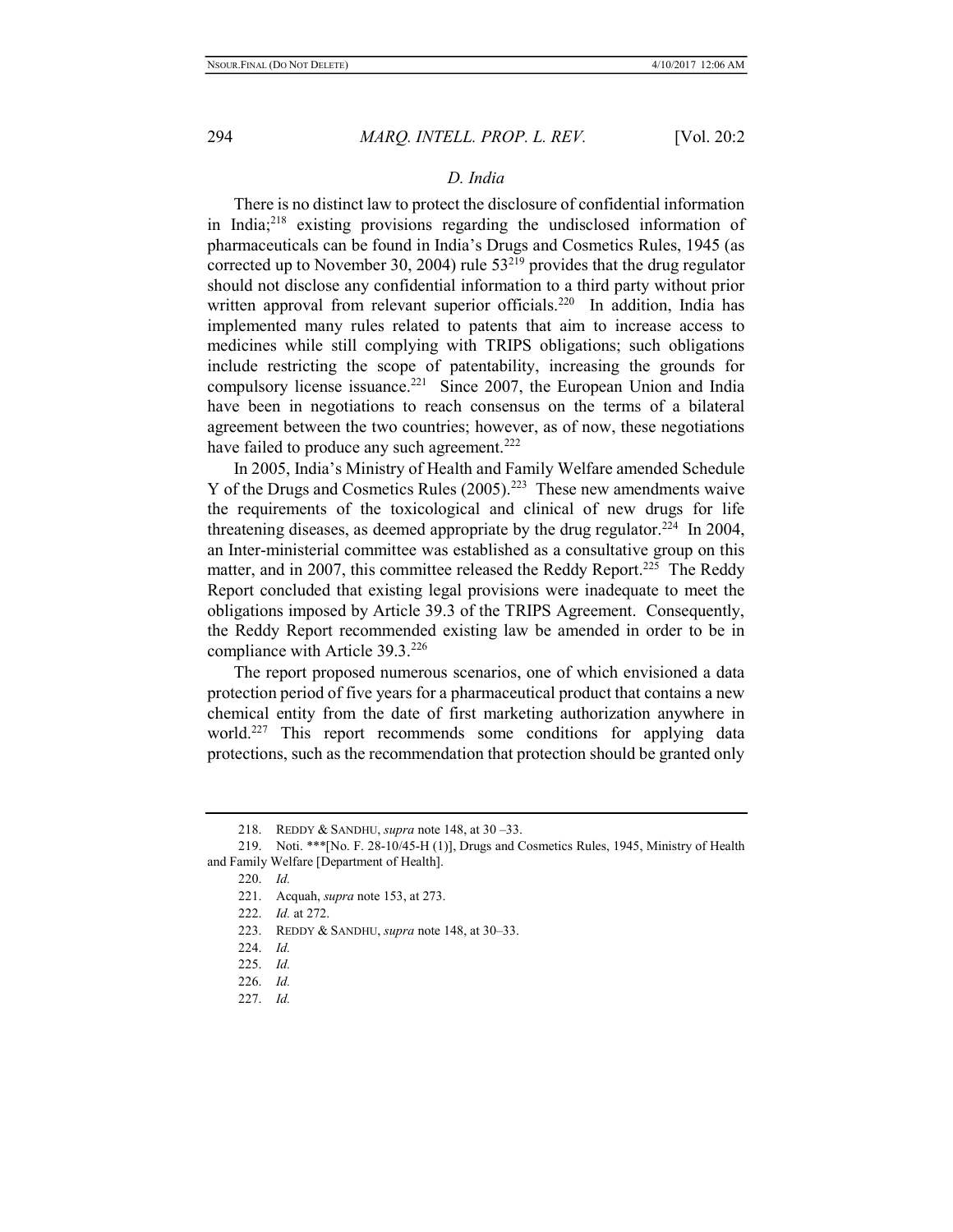for new chemical entity and not for new uses or other modifications.<sup>228</sup> Also, this protection term for a patented drug would be limited to the patent term in India. Further, the report suggests a maximum period of twenty-four months, from the time of an originator's first marketing approval anywhere in the world, in which the originator company should apply for marketing approval in India. It should be launched within six months of the approval date in India.<sup>229</sup> Another condition was to start the data protection period from the first marketing approval date anywhere in the world. The Reddy Report justified its recommendations regarding the implementation of a more expansive data protection system and other related intellectual property rights, $230$  by hypothesizing that India's current protection legislation, that which the Report found to be inadequate, could lead to the international perception of India as a country that did not fully protect innovation.<sup>231</sup>

Consequently, this negative image of India in the international community could limit India's ability to enter many conventions, such as the Pharmaceuticals Inspection Convention/Pharmaceuticals Inspection Cooperation Scheme ( $\text{PIC/S}$ ).<sup>232</sup> This in turn could negatively impact a generic producer's ability to export to other countries, because the United States will increase the number of bilateral agreements with other countries. These bilateral agreements have stricter intellectual property rights that prohibit parallel importation than those encompassed in TRIPS.<sup>233</sup>

India has been listed on the Special 301 Priority Watch List from the first report on 1989 until now.<sup>234</sup> On its submission for the Special 301 of 2014, the Pharmaceutical Research and Manufacturers of America (PhRMA) requested to include India on the priority watch list, $235$  based on India's current insufficient intellectual property legislation and the market access barriers. Lack of data protection was one point mentioned on this report.<sup>236</sup> For example, India's current practice when granting regulatory approval is to rely on the approval of another country when approving an originator product, and there is no need to submit the test data.<sup>237</sup> According to (PhRMA), this practice is

233. Id.

<sup>228.</sup> Id.

<sup>229.</sup> Id.

<sup>230.</sup> Id.

<sup>231.</sup> Id.

<sup>232.</sup> Id.

<sup>234.</sup> PHARMACEUTICAL RESEARCH AND MANUFACTURERS OF AMERICA, SPECIAL 301 SUBMISSION 24–29 (2014) , available at http://www.phrma.org/sites/default/files/pdf/2014-special-3 01-submission.pdf [hereinafter PhRMA].

<sup>235.</sup> Id.

<sup>236.</sup> Id.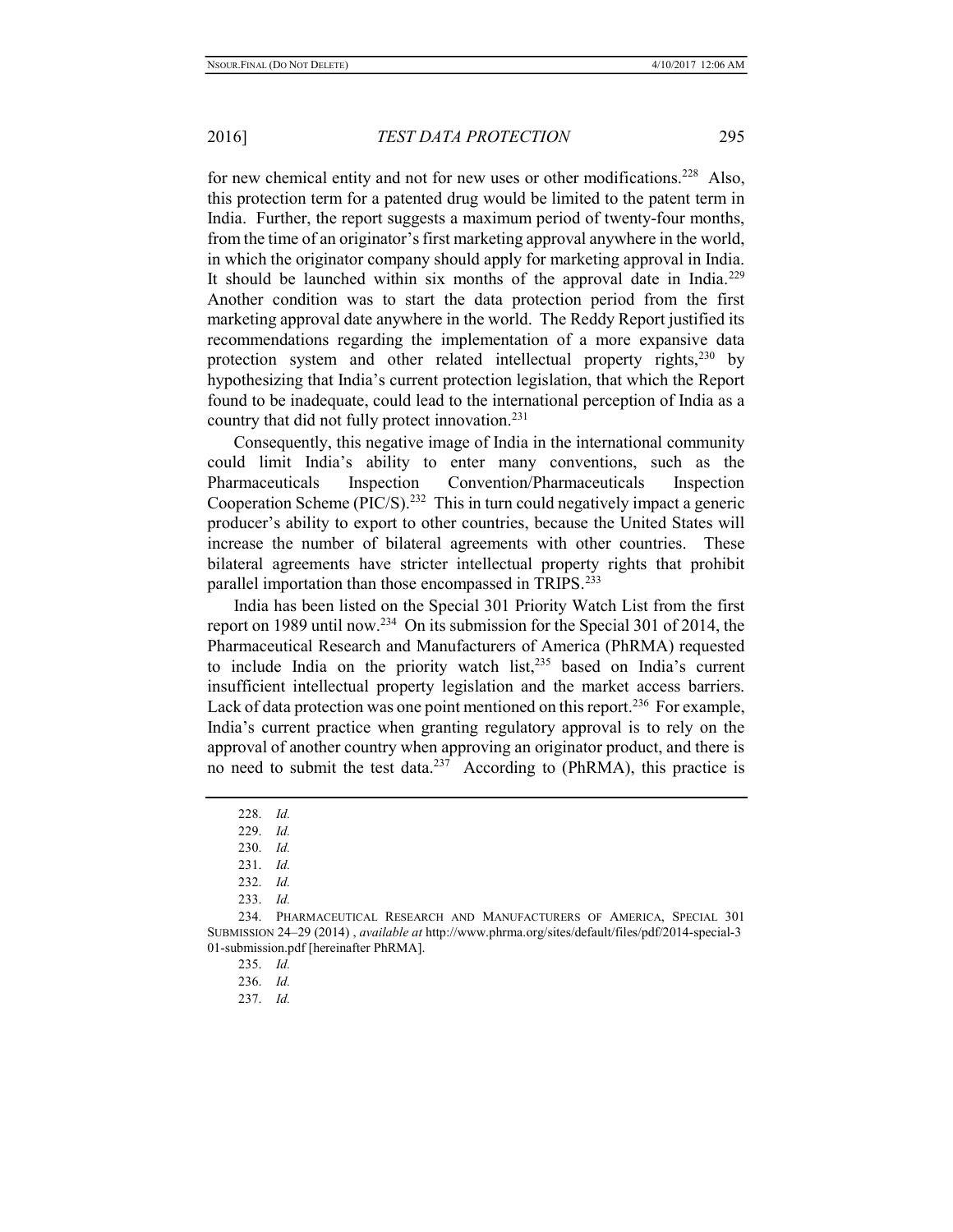inconsistent with Article 39.3 of the TRIPS Agreement and ultimately leads to unfair commercial use.<sup>238</sup>

# E. Egypt

As with India, Egypt does not provide data protection for test data submitted by the originator companies. Article 56 paragraph 2 of the Egyptian IP law states "The competent authorities who receive such information shall protect it against disclosure and unfair commercial use from the date of its submission to the competent authorities until it is no longer confidential, or for a period not exceeding five years, whichever comes first."<sup>239</sup> According to Article 56, the Egyptian health authority does not consider reliance on an originator's submitted data to approve a generic product as an act of unfair commercial use, a determination based on the rationale that this reliance does not involve the disclosure of the test data to the generic company.<sup>240</sup>

Like India, PhRMA requested to list Egypt on the Priority Watch list of 2014 because of its deteriorating intellectual property environment and because of barriers to market access.<sup>241</sup> The above practices in implementing test data protection is proof that members of the WTO can apply the obligations of Article 39.3 in different ways that suited their needs and interest.

## IV. CONCLUSION

Each WTO member should choose the right approach that best suits its country, taking public welfare issues into consideration. To ensure that public welfare issues have received due consideration, WTO members should reevaluate the approach they have implemented/employed, to evaluate its effect on the public health and access to medicines relative to other approaches and benefit from other members experiences.

Data exclusivity provisions were not the best option for developing countries, as they have undermined people's accessibility to affordable medicine and have had a negative impact on the local pharmaceutical industry.

 We argue that the bans-on-misappropriation approach facilitates the early entry of a generic product directly after the originator product is approved, and takes maximum advantage of TRIPS flexibilities. According to Article 39.3 of TRIPS, test data must be protected in accordance with relevant domestic

<sup>238.</sup> Id.

<sup>239.</sup> Law No. 82 of 2002 (Law on the Protection of Intellectual Property Rights), Al Jarida Al-Rasmiyya, 3 June 2002, (Egypt), available at

http://www.wipo.int/wipolex/en/text.jsp?file\_id=126540.

<sup>240.</sup> Id.

<sup>241.</sup> PhRMA, supra note 234.